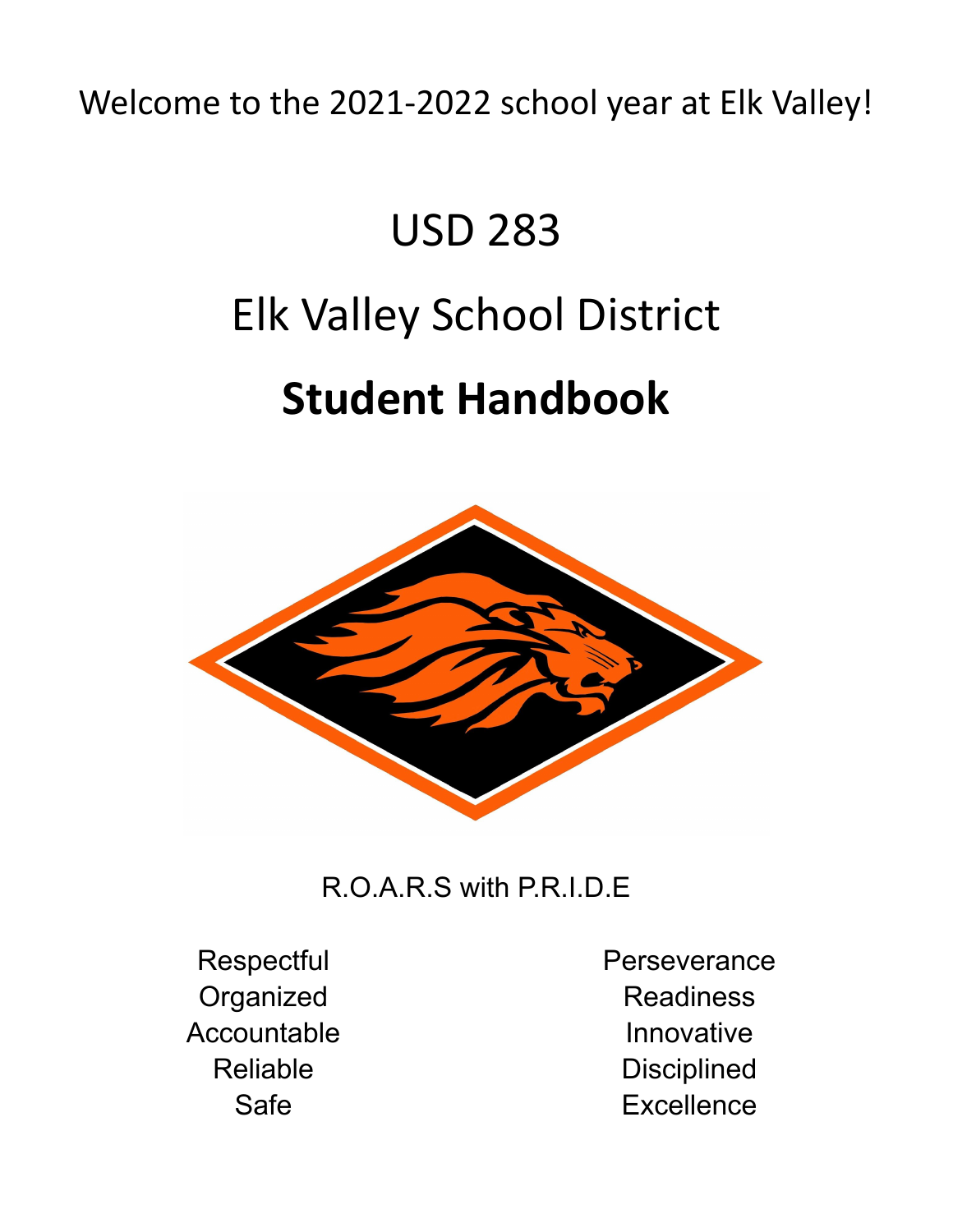## **Elk Valley Board of Education Members**

Justin Corle-President Paul Folsom-Vice President Mitch Dowell

Jim Greer Brandon Rogers Randy Cannon

#### **Elk Valley District Staff**

Jason Crawford - Superintendent Megan Gaston - Principal/Counselor Brian Smith - Social Worker Belinda Corle - Food Service Director Tod Dutton - Athletic Director Jason Russell - Technology Director

Charlie Stroble - Transportation Director Diana Stroble - Board Clerk Tonya Barnes - SPED Co-op Director Janet Hadlock - Board Treasurer Brenda Greer - Dep Clerk/6-12 Secretary

#### **Elk Valley Faculty**

Linda Adams Cindy Alberts Jan Coots Trinity Coots Endra Dick Stephanie Dowell Tod Dutton Beverly Gaston William Goodwin

June Kramer Jeremy Plymell England Porter Rebecca Roach Seth Roach Jason Russell Kayla Signer Gary Tucker

## **Elk Valley Staff**

Dana Davis Adyson DeWitt Sherile Folk Debra Greer Amaris Hawkins Kandace Hilyard Angela Jacobs Shaylynn Jacobs Erin Kill Teressa Kirkpatrick Talia Leck

Terri Marta Terry Marta Elayna Newton Ivory Porter Tanya Reddick Carlie Rose Kelly Shields Robert Stricker Sharon Theimer Kenna Unruh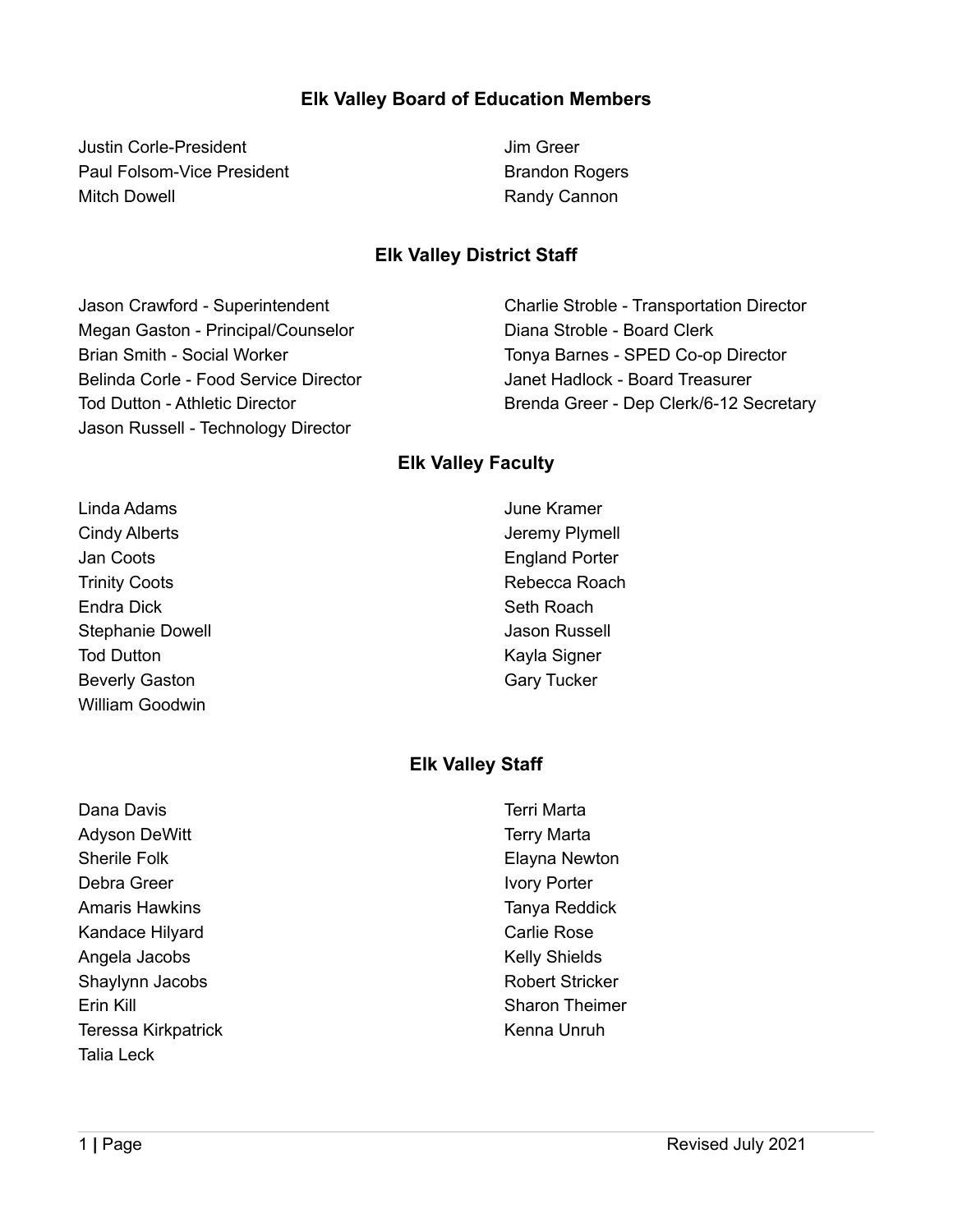## **Behavior Expectation in "The Valley"**

#### **Be prompt and prepared.**

Come on time. Come with needed materials. Come with assignments complete. **Respect authority.** Listen to authority. Follow directions promptly. Accept responsibility for behavior. **Respect the rights of others.** Use appropriate voice and language. Listen to the speaker. Respect the opinions and points of others. Refrain from harassment.

#### **Respect property.**

Respect the property of others. Respect your own property.

#### **Display concern for learning.**

Remain on task. Allow others to remain on task.

#### **Display appropriate social skills.**

Cope (disagreement, teasing, failure). Display courtesy and tact. Interact with others appropriately.

## **Display appropriate character.**

Display positive character. Display productive character.

## **Our Mission Statement**

The Elk Valley community is committed to providing a learning environment where all students make progress in becoming functional members of society. We believe that school improvement is an ongoing process of evaluation, setting goals, and implementing programs.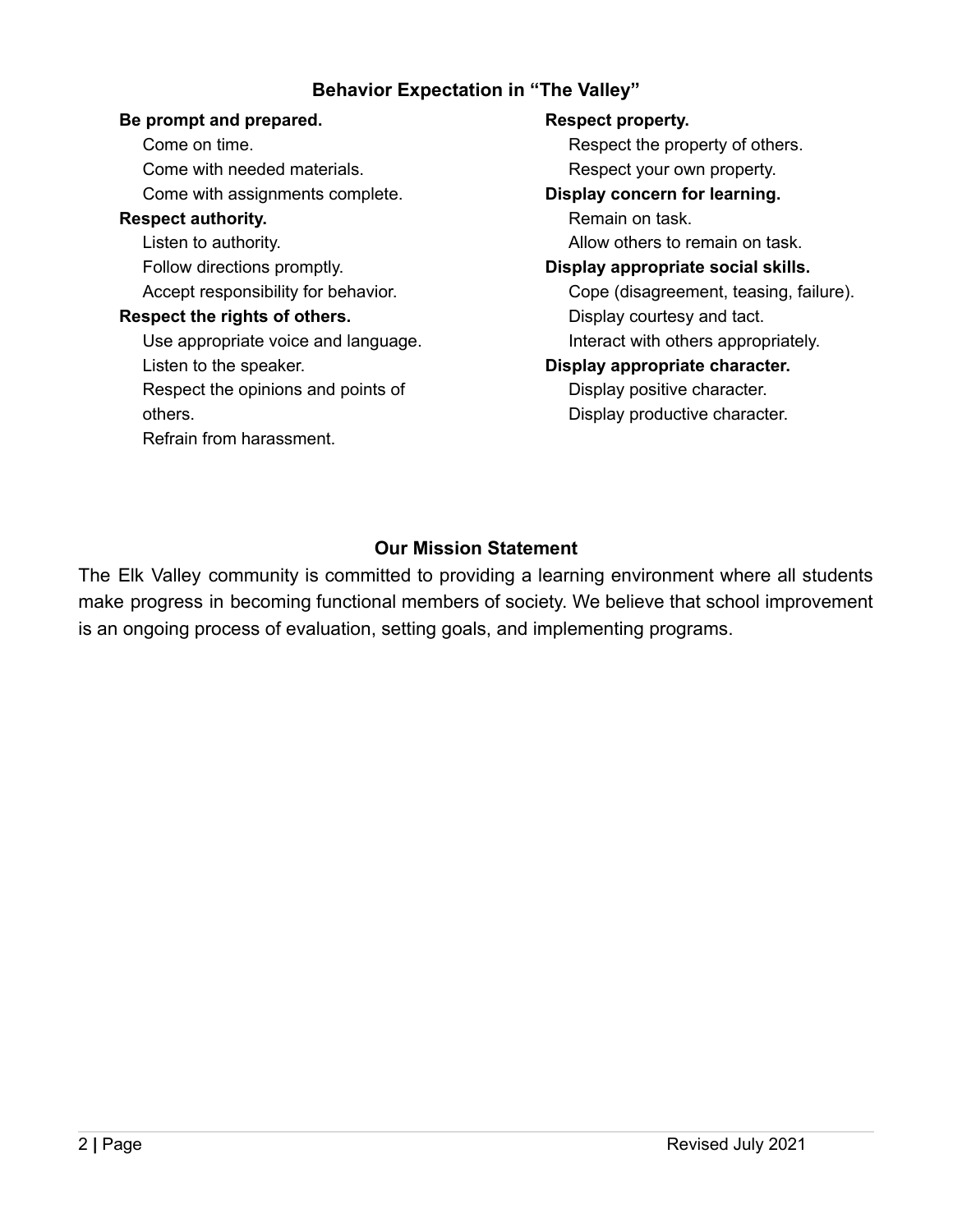#### **Elk Valley USD 283 Notice of Nondiscrimination**

Elk Valley Unified School District 283 does not discriminate on the basis of race, sex, color, national origin, or handicap in the educational programs or activities in which it operates.

Inquiries regarding the nondiscrimination policies should be directed to:

1. Jason Crawford, Superintendent of Elk Valley USD 283 701 Delaware, Longton, KS 67352 Email: [jcrawford@usd283.org](mailto:jcrawford@usd283.org) Phone: 620-642-2215 Fax: 620-642-6551

Title VI, Title IX, and Section 504 complaints may also be filed with the Office for Civil Rights. Address correspondence to: US Department of Education, Region VII, Office for Civil Rights – 10221 NI Executive Hills Blvd. – Kansas City, MO 64135

## **Kansas School Safety Hotline 1-877-626-8203**

The Kansas State Department of Education, in cooperation with the Kansas Highway Patrol, has established the **Kansas School Safety Hotline: 1-877-626-8203**. The toll-free school safety hotline is available 24 hours a day and 365 days a year. It allows students, parents, and community members to report any impending or potential school violence anonymously. For more information, please call the Kansas School Safety Hotline.

#### **Suicide Awareness**

USD 283 Elk Valley Schools complies with the Jason Flatt Youth Suicide Awareness Act. All staff receives annual training based upon suicide prevention and awareness programs approved by the Kansas State Department of Education. Parents or guardians may obtain a copy of these materials upon request.

If you or someone you know is in crisis or feels suicidal, PLEASE call the National Suicide Prevention Hotline at 1-800-273-8255.

Crisis Text Line serves anyone, in any type of crisis, providing access to free, 24/7 support and information. Text HOME to 741741. A live, trained Crisis Counselor receives the text and responds, all from a secure online platform.

| <b>Textbook Rental Fees:</b> |         | Breakfast & Lunch Fees:                      |  |
|------------------------------|---------|----------------------------------------------|--|
| K - 5                        | \$15.00 | <b>Student Fees: FREE</b>                    |  |
| ճ - 12                       | \$15.00 | Adults Fees: Breakfast \$3.00 & Lunch \$5.00 |  |
|                              |         |                                              |  |

**Fees**

6-12 Chromebook Insurance (Optional): \$25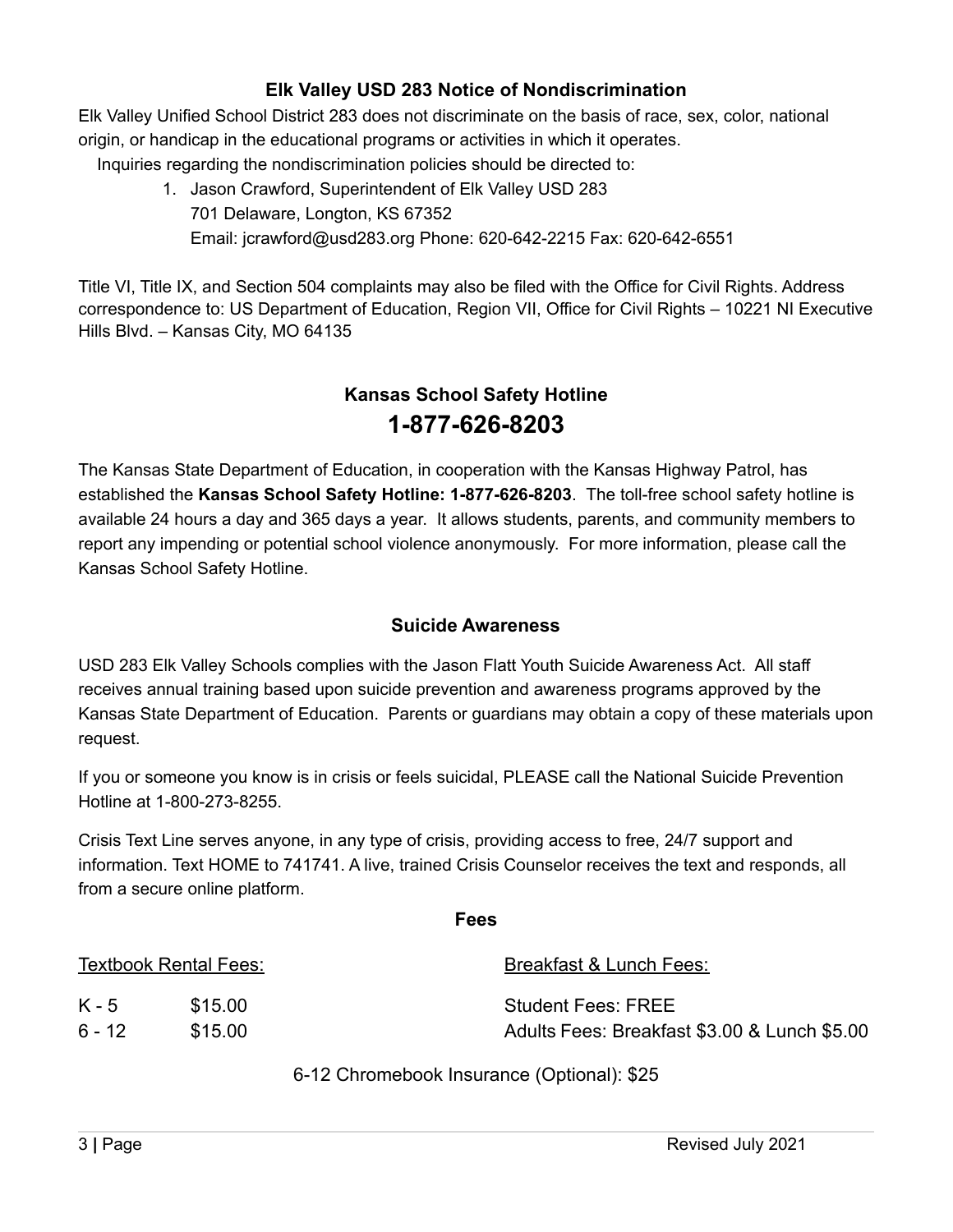## **SCHOOL CANCELLATION**

If school is dismissed due to weather or emergency, the announcement will be made through our PowerSchool all-call notification system. It will also be posted on our Facebook page. Please be sure to provide the school offices with a current phone number that parents/guardians can be reached for this purpose.

**========================================================================**

All rules and policies are subject to interpretation by the Administration.

**========================================================================**

## **Academic Policies**

## **GRADES 6 - 12 Grading Scale**

A uniform grading scale will be used by all teachers:

 $90 - 100\% = A$  $80 - 89.9\% = B$  $70 - 79.9\% = C$  $60 - 69.9\% = D$ Below  $60\%$  = F If the class outcomes are not met.

## **Meaning of Grades:**

| A=Excellent           | F= Failure      |
|-----------------------|-----------------|
| B= Above average work | INC= Incomplete |
| C= Average Work       | P= Passing      |
| D= Below Average      | WD= Withdraw    |

\*For an INC to be put on a grade report card, the student must have met with the teacher to discuss the reasons for the incomplete before the end of the semester, and the teacher must agree that an INC is needed. During the first semester, the student will have two weeks from the day the report card is issued. During the second semester, the student will have two weeks from the last day of school. For eligibility purposes, the KSHSAA considers an INC an F.

## **Graduation Requirements**

Twenty-four (24) credits are required for graduation for classes of 1998 and beyond.

| Communications                | $4$ unit(s)   |
|-------------------------------|---------------|
| <b>Computer Literacy</b>      | 1 unit(s)     |
| <b>Social Studies</b>         | $3$ unit(s)   |
| <b>Fine Arts</b>              | 1 unit(s)     |
| Science                       | $3$ unit(s)   |
| Vocational Ed.                | 1 unit( $s$ ) |
| <b>Mathematics</b>            | $3$ unit(s)   |
| Electives                     | $7$ unit(s)   |
| PE & Health                   | 1 unit(s)     |
| . <del>.</del> <del>.</del> . | 1. 45 04      |

*Total requirements for graduation: 24 units*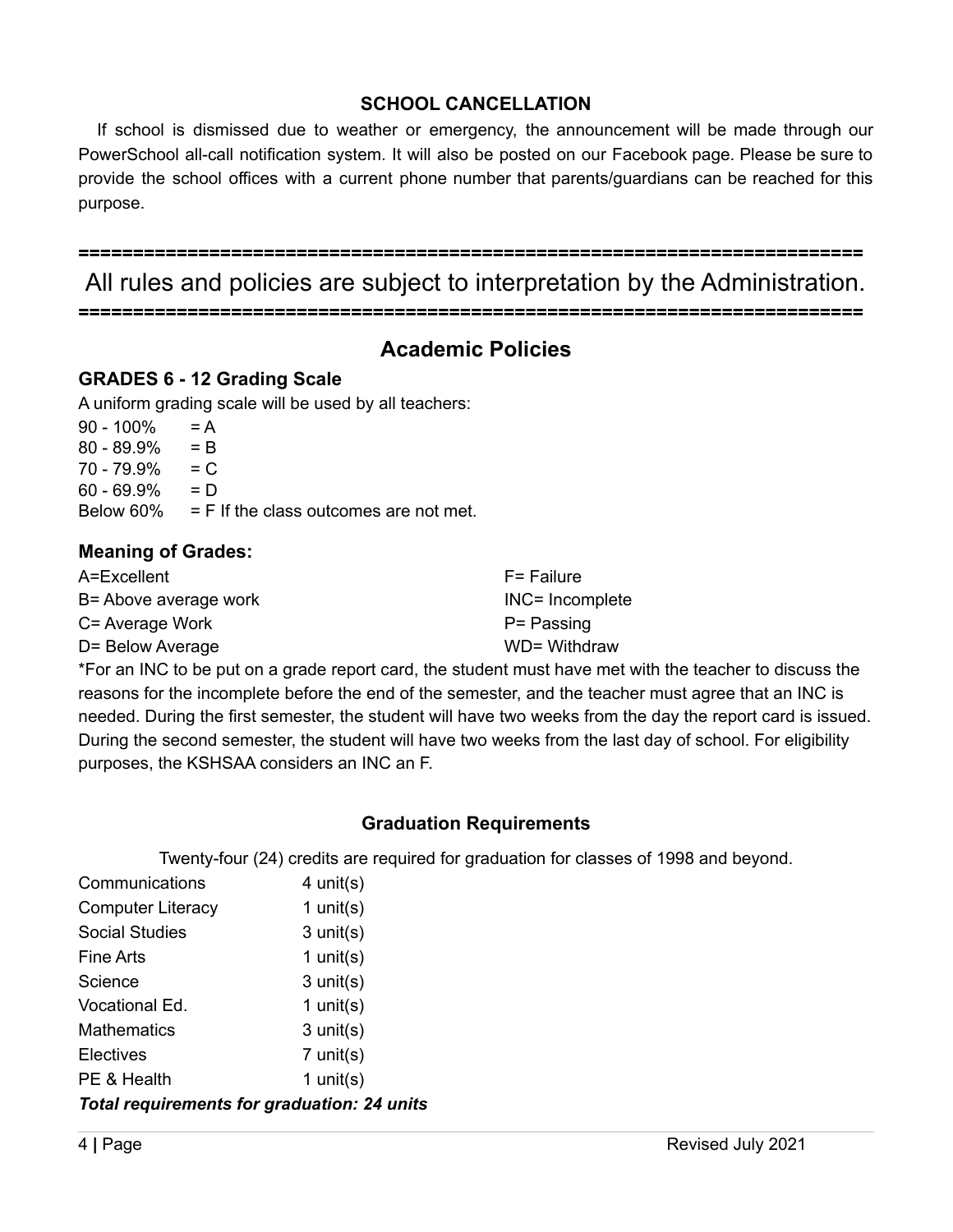## **Class Schedule and Class Offerings**

It is best to adhere to a planned sequence in course offerings to ensure that those courses that are needed by the majority of students are available to them without a large number of conflicts. A course sequence follows:

#### **FRESHMEN**

Algebra I English I Geography/World History Physical Education Physical Science Plus 2 Electives

#### **SOPHOMORES**

English II **Geometry Biology** Government/Econ Plus 3 Electives

#### **JUNIORS**

American History English III Chemistry or Adv. Biology Algebra II Plus 3 Electives

#### **SENIORS**

English IV Plus 6 Electives May take Music Appreciation, Comp I&II, and other classes as available for college credit.

#### **Kansas Regents Requirements**

To qualify for admission to any of the six Kansas Regent universities, you must meet one of the following requirements:

- Achieve an ACT composite score of 21 or above; or
- Rank in the top one-third of your high school's graduating class; or
- Complete the Qualified Admissions curriculum with at least a 2.0-grade point average (GPA) on a 4.0 scale.
- Required courses: 4 units of English, 3 units of Natural Science, 3 units of Math, 3 units of Social Sciences, 1 unit of Computer Technology.
- Also, for scholarship consideration: Biology, Chemistry & Physics, 1 unit of Trigonometry/Pre-Calculus, and 2 units of Foreign Language.

## **Senior Honors**

Valedictorian and salutatorian honors are traditionally given to those seniors that rank 1st and 2nd in their class. In addition, the senior may not have a modified curriculum notation on their official transcript, and they must have completed their last three (3) semesters at Elk Valley. All grades for consideration of these honors must have been completed at an accredited High School. In the event of a tie for one of these honors, weighted year-long classes completed with an A or a B will be given the following: A= .12, B= .10. This percentage will be added only in the event of a tie. The following classes are weighted: Pre-Calculus, Chemistry, Physics, Trigonometry, Algebra II, Advanced Biology, Spanish II and Calculus. The Board reserves the right to grant these honors to more than one (1) student. Part-time students are not eligible for honors.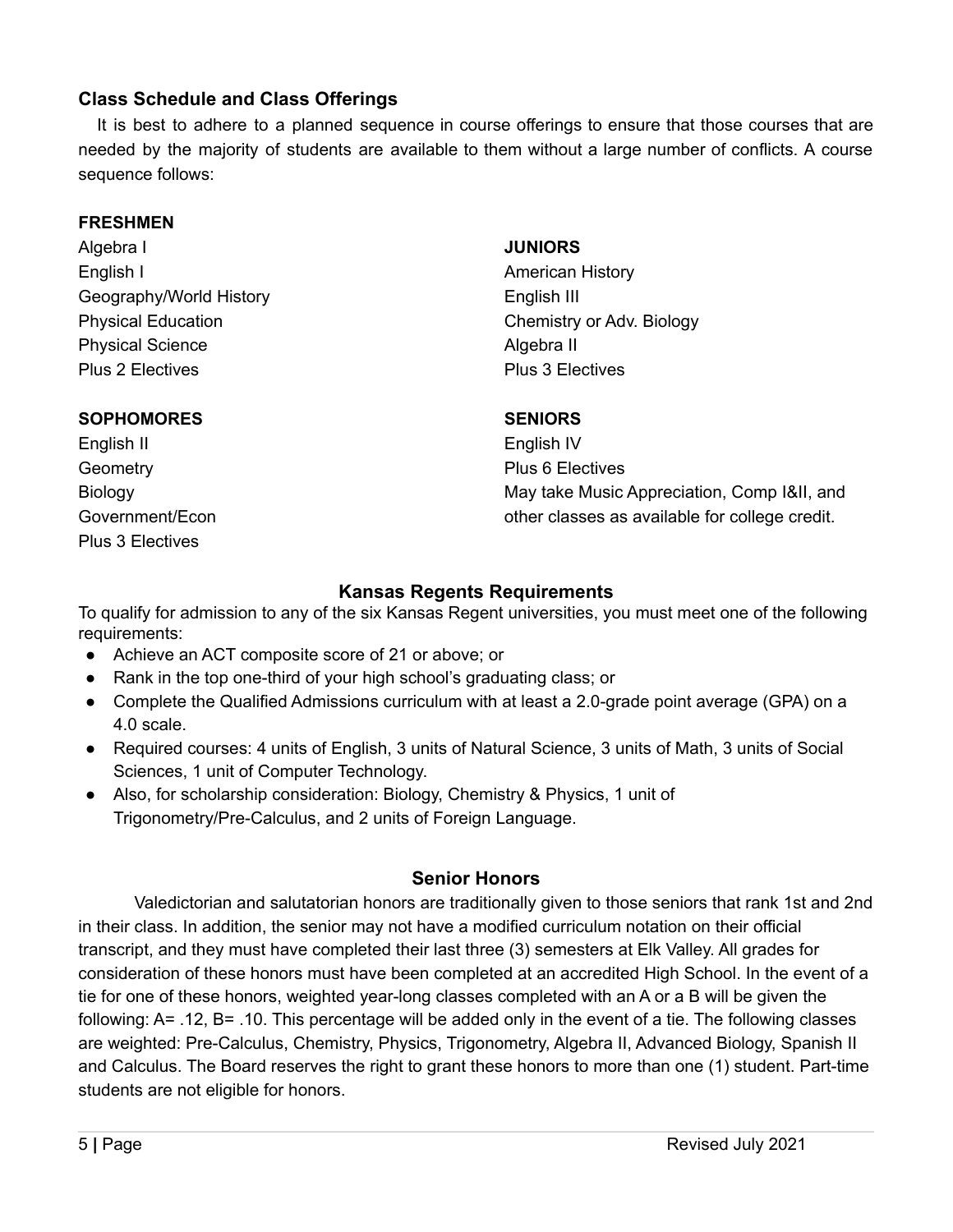## **Eligibility for Activities**

To be eligible for participation, the student must be a bona fide undergraduate member of Elk Valley Schools and in good standing.

The student shall have passed at least five (5) new subjects (those not previously passed) of unit weight, or its equivalent, the previous quarter or the last quarter of attendance.

It is expected that a hardship precluding full-time attendance (4 hours or less a day) would also preclude participation in activities after school time. Therefore, part-time students will not be considered eligible to participate in after-school hours' activities except for class-related activities for which a grade would be dependent upon attendance.

## **Elk Valley Individual Eligibility - Bona Fide Student**

To be eligible for participation, the student must be a bona fide undergraduate member of Elk Valley Schools and in good standing. In order to participate in practice, the student must be a bona fide undergraduate who is eligible.

Ineligible (not in good standing): 1. A student who is under penalty of suspension or whose character or conduct brings discredit to the school or to the student, as determined by the principal. 2. A student who uses any form of tobacco, illegal drugs, alcoholic beverages, etc., at school events. 3. A student who uses anabolic steroids would be ineligible for interscholastic competition until such time as medical evidence can be presented that his/her system is free of that drug.

A student shall not be permitted to make up work after the close of the semester for the purpose of becoming eligible. A "condition" or an "incomplete" shall count as a failure. However, should a student have an excused absence for day(s) missed, completing such work per school policy would not be considered as "make-up" per se. Summer school is not to be used for making up credit deficiencies for the purpose of becoming eligible.

## **Participation In Graduation Ceremonies**

Students who do not have the required number of credits or the required subjects will not be allowed to participate in the graduation ceremonies. Special permission may be granted by the Board of Education.

## **Honesty And Integrity**

Elk Valley students are expected to do their own work in an honest and forthright manner. Looking at another student's paper, using crib sheets, obtaining or giving answers, copying homework, and/or plagiarizing from any source are dishonest acts. Elk Valley will not condone such acts. Students who compromise their integrity in these ways will be subject to a zero for that assignment and step one of the discipline policy. The second offense will be a zero for the semester and step three of the discipline policy. Honesty and integrity is a four-year policy. If you have already had integrity problems, you will receive a zero for any further problems.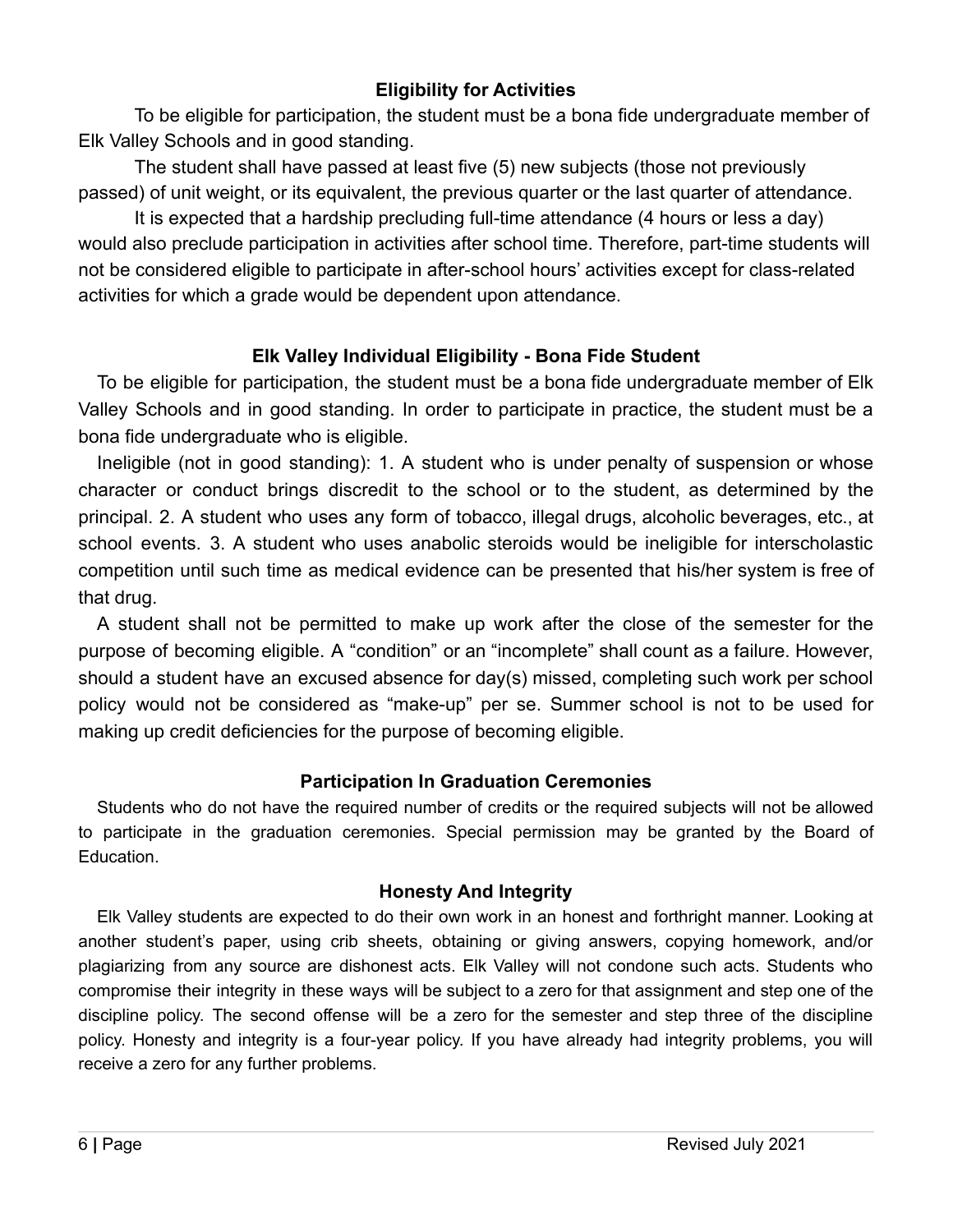## **Elk Valley Student In Good Standing**

Is not on any type of discipline referral

Has no Monday School time to serve

Not currently on any truancy proceedings

Is passing 6 classes

Has all fees paid by the end of the  $1<sup>st</sup>$  and  $3<sup>rd</sup>$  nine-week series

Has all paperwork and office documents completed by the end of the  $1<sup>st</sup>$  and  $3<sup>rd</sup>$  nine-week series

## **MONDAY SCHOOL**

It is the student's responsibility to have enough work to remain busy throughout the entire time. Failure to work the entire time will result in additional Monday School time.

Monday School will begin promptly at 8:00 A.M. and students must arrive on time.

Students with two (2) hours or less must serve their total time on the first Monday available.

Failure to attend the scheduled Monday School will result in a week of "Not in Good Standing" and remain in "NGS" until Monday School obligation has been completed. NGS students (for this issue) may not attend or observe any practices.

A second offense of failure to attend will be Step 2 of the Discipline Policy.

## **Disciplinary Procedures**

We will always hold our students to higher standards of reasonable and responsible conduct because of what it means to be an Elk Valley Lion.

The following disciplinary procedures will be used for Elk Valley students. Depending on the severity of the student actions, the first three minor infractions will be handled by teacher intervention at the classroom level as follows:

- **1.** Detention is given by the teacher.
- **2.** The teacher determines discipline AND contacts parents/guardians.
- **3.** The teacher determines discipline.

After the 3<sup>rd</sup> teacher intervention, the student will be referred to administration. The following steps will be utilized:

**Step 1:** Minimum two (2) hours Monday School and Not in Good Standing (NGS) for one week.

**Step 2:** Minimum two (2) days ISS (In-School Suspension) or OSS (Out of School Suspension) and a minimum of two (2) weeks NGS. Monday School assignment is possible.

**Step 3:** Short-term suspension to be less than 10 days and a minimum of four (4) weeks NGS.

**Step 4:** Long-term suspension or expulsion and a minimum of 90 days NGS.

## *\*Note that once a student starts on the step program, each subsequent office referral is a step visit.*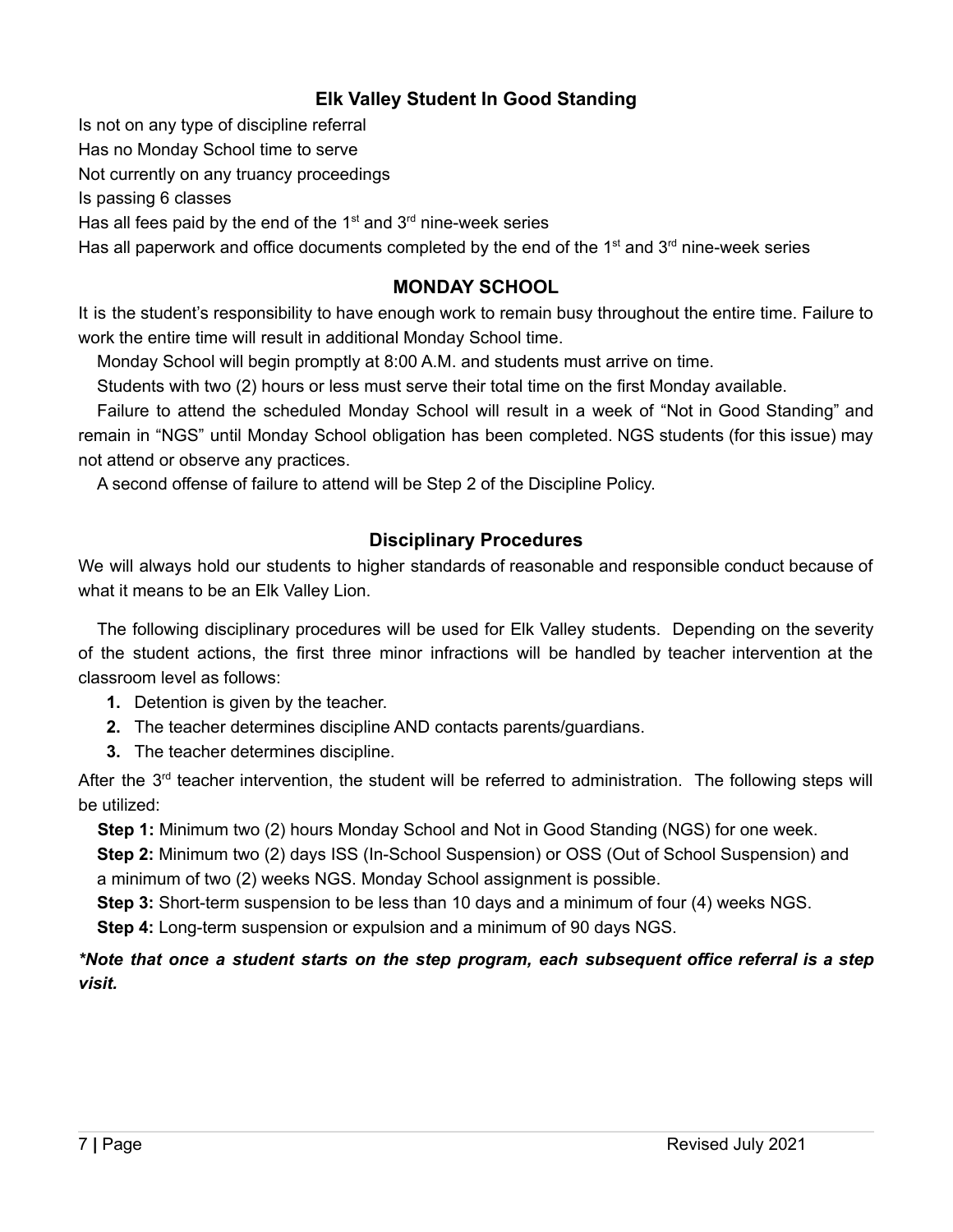**It is not possible to list every problem that might arise. In all instances, the staff member involved will handle the situation with firmness and fairness.The following are possible infraction examples, although not a complete list, that can result in the various steps of discipline. Each student is uniquely different as is each discipline referral. The greatest determining factor is not the violation itself, but the student's intent as well as their willingness to abide by the school rules, their ability to accept redirection without confrontation, their attitude, honesty and sense of remorse.**

Students with discipline referrals for fighting, skipping school, truancy, theft, destruction of property, sexual harassment, assault and/or battery, crimes against school property, possession of tobacco, drugs or alcohol will be immediately reported to law enforcement.

**Step 1:** Use of profanity, driving infractions, inappropriate conduct, defiance of a teacher's request, skipping school, substitute teacher referral, excessive writing on body/clothes, electronic device referral, cell phone violation, dress code violations, public displays of affection, parking lot violations, Lunchroom misconduct, in Building without permission, instigating a fight, honesty and integrity 1st violation, Library books 30 days overdue, possession of dietary supplements or over-the-counter drugs, mass or inappropriate emails, cyberspace violations, failure to report to initial Monday School, calling home before reporting to the office, disrespecting yourself, disrupting the educational process, leaving campus without permission, violating closed lunch campus policy.

**Step 2:** Fighting\*\*, bullying, cyber-bullying and sexting, verbal threats or intimidation, willful destruction of property \$1-49, skipping school, driving violations, theft \$1-49 (return or replacement)

**Step 3:\*\*** Theft \$50-99 (return or replacement required), verbal assault of school official, willful destruction of property, assault or battery, sexual harassment, use or possession of tobacco, drugs or alcohol on campus

**Step 4:\*\*** Aggravated assault or aggravated battery with a weapon, assault or battery of school staff, theft of \$100 or more (return/replacement required), crimes against school property that occur outside of the normal school day (replacement of property required).

**\*\* denotes that only 1 warning will be allowed for high school career**

## **MISSED ASSIGNMENTS ISS/OSS**

It is the responsibility of the student to make arrangements with teachers to secure their assignments and complete their assignments or tests that were missed due to a suspension. A student will only have the time during ISS/OSS to complete assignments or tests missed unless the teaching staff was not able to put together the assignments for a quick enough turnaround (exp. for a one-day suspension.) In the event that enough time is not available, the student will be given one day to complete assignments per day of suspension.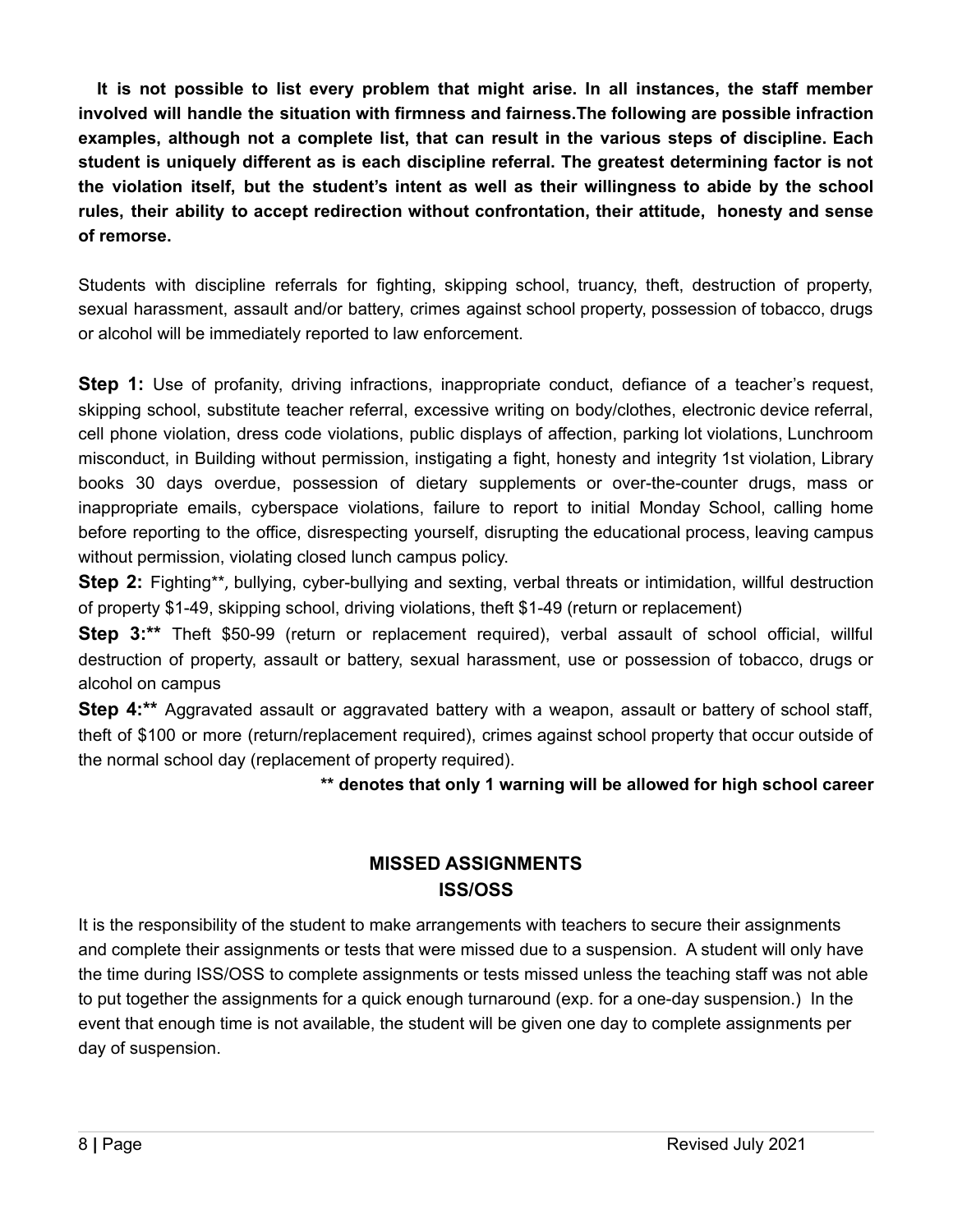#### **SEXTING**

An Elk Valley student may not possess, view, send, or share pictures or text containing sexual content while the student is on school grounds, at school-sponsored events, or on school buses or other vehicles provided by USD 283. This policy strictly prohibits sexual material in electronic or any other form and includes but is not limited to sexual material contained on a cellular phone, camera phone, or personal digital assistant and sexual material transmitted by text message, e-mail, or any electronic communication device. Students violating this policy will be subject to disciplinary action and placed on level three of the discipline policy.

#### **CYBERSPACE VIOLATIONS**

Students are prohibited from using unauthorized websites or blogs on school computers or using school email addresses at any time. Students must have Board approval to use any type of school logo on their personal website. Any inflammatory, sexual, or predatory remarks or threats about students or staff[SB6] will be dealt with according to the discipline policy and, if appropriate, reported to local law enforcement. Sexting will include the recipients as well as the sender. [SB7] If you suspect something is inappropriate – report it but do not open it.

#### **CELL PHONES**

**Cell phones are not to be used during the school day except during the assigned passing periods and lunch period for the student. If in possession of a device, the student shall place their cell phones in the designated space in each classroom. Any student caught with a cell phone outside of the prescribed allowable time periods must surrender the device to the staff member. Failure to follow such requests will result in further disciplinary action with a minimum assignment of one (1) day of ISS or Monday School.**

The school has the right to ban any and all cell phones, headphones, and any other electronic devices. Electronic devices are a privilege and not a right.

The same rules apply as with other portable electronic devices. However, if a student uses a cell phone or any school phone to call without permission, it will be considered an additional cell phone violation. Students who use a phone to notify their parents of a problem prior to notifying the office will receive one (1) hour of Monday School.

Students who use a cell phone to cheat on any school work will be banned from having a cell phone on campus for the remainder of the school semester. Violations of this policy will be two (2) hours at Monday School and parents must come to the school to retrieve the phone from the classroom teacher or administration.

Cell phone bullying issues that occur (be initiated or received) during school time; the call or text should be saved in original form as proof of bullying.

Students with a cell phone violation may not use their cell phones at lunch period for five (5) school days. It is the student's obligation to bring their cell phone to the office before they leave for lunch. Failure to leave their phone at the office will add an additional two-day penalty for each day missed. A second offense will result in no cell phones at school for five (5) school days, etc.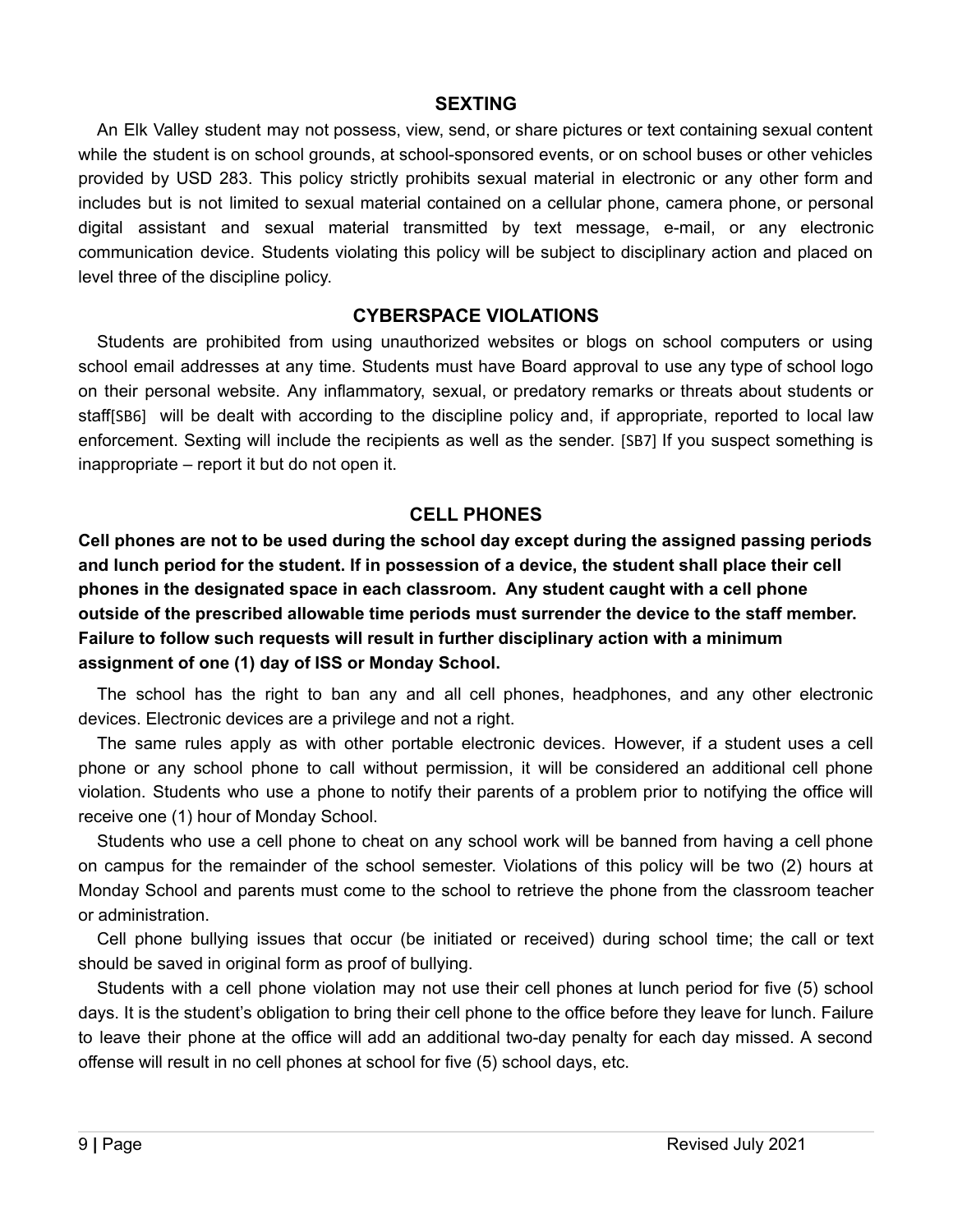#### **COOPERATION, DEFIANCE & DISRESPECT**

The order requires cooperation with authority. All students must accurately identify themselves to authority figures. All students are to obey any directive given by a staff member. If such a directive seems to be unreasonable, the students should obey respectfully. Afterward, any student is permitted the opportunity to seek review through the principal.

#### **PHYSICAL ABUSE, INTIMIDATION/ HARASSMENT/ MENTAL ABUSE**

Behavior that insults, degrades, offends, stereotypes or endangers any person or group of individuals will not be tolerated at Elk Valley Schools. Areas of violation include, but are not limited to, race, gender, handicap, physical condition, ethnic groups, religious preference, sexual orientation, verbal abuse, physical abuse, belittling, intimidation, fighting, name-calling, pushing & shoving. Violations may result in disciplinary action.

#### **BULLYING**

Bullying of any type shall not be tolerated in the school setting. Elk Valley USD 283 endeavors to maintain a learning and working environment free of bullying. Bullying is defined as the act of one or more individuals intimidating one or more individuals through either verbal, physical, mental, or written interactions. Bullying can cause undue anxiety relative to attending school, playing on the playground, participating in or attending activities, or riding on the bus. This can adversely affect student or employee performance.

Examples of bullying include but are not exclusive to:

- 1. Intimidation –physical or mental.
- 2. Threats of any kind.

3. Assault – verbal, physical, mental, or toward the property.

The school board expects administrators and supervisors to make it clear to students and staff that bullying in the school building, on school grounds, on the bus, or at school-sponsored functions will not be tolerated and will be grounds for disciplinary action up to and including suspension or expulsion of students.

#### **DRESS CODE**

The Board of Education advocates a dress code for all students. The Board believes that proper decorum, proper grooming, and appropriate dress are an essential part of the educational process. Therefore, the Board believes that students should wear neat, clean, and appropriate clothing that meets the standards of the specific educational environment for all school events. Any extremes in clothes, hairstyle, cosmetics, jewelry, or appearance that may disrupt the normal operation of the school or adversely affect the safety or personal hygiene of any student are not acceptable and may result in discipline or the student being sent home to change.

The Board does not intend to infringe upon the authority of parents for determining what is appropriate dress and grooming for their children. Rather, the Board desires to work with parents in encouraging our students to assume responsibility for their personal grooming and dress.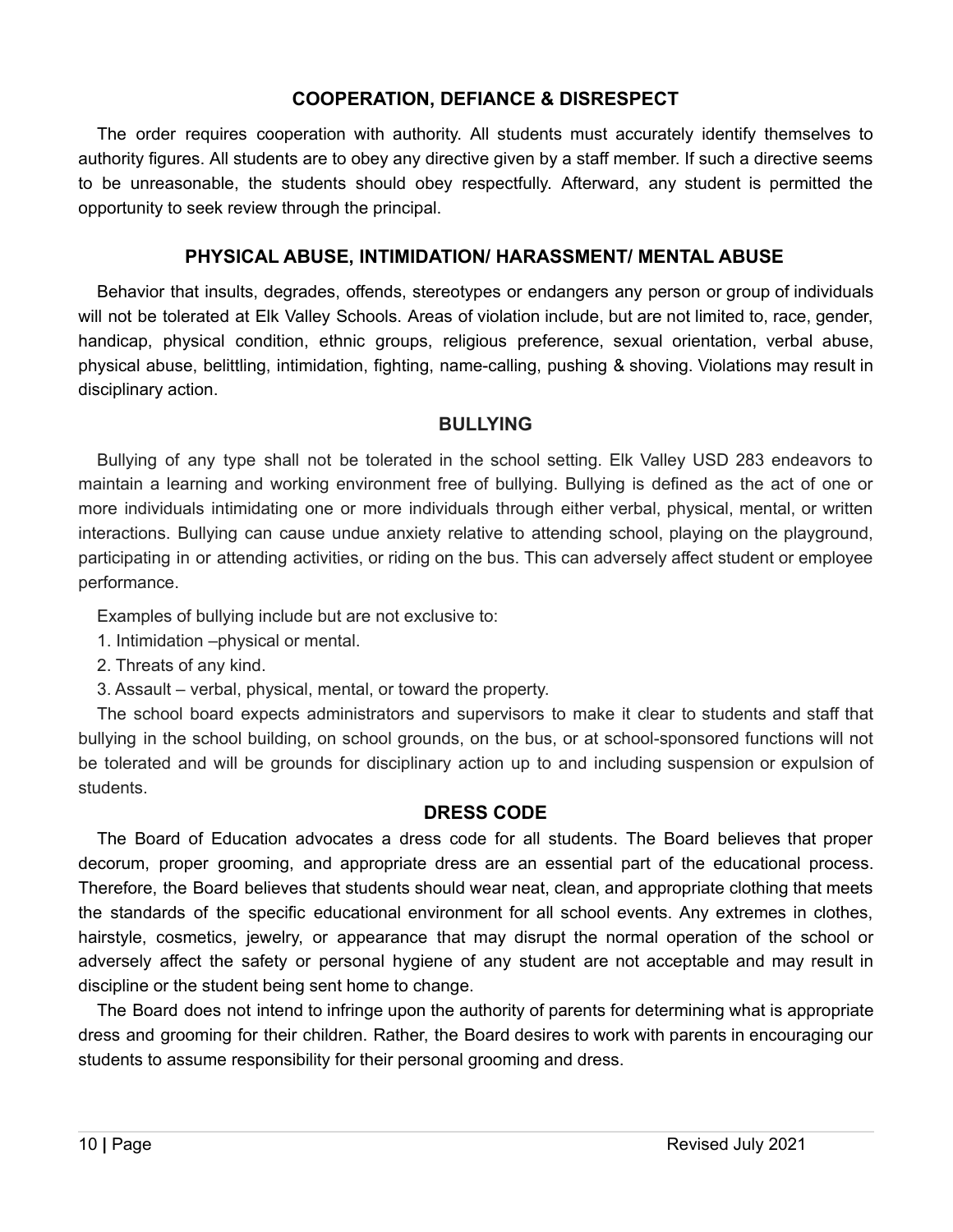The following rules regarding grooming and dress will be in effect for all students in the district:

-There shall be no spaghetti strap tops. No half-length, bare midriff, halter top, or other such shirt or blouse styles that expose the midriff. Sleeveless tops must have straps with a minimum of two (2) inches & no shirts with cut-out sleeves.

-Mesh or other see-through material is not allowed.

-Garments generally considered nightwear, including slippers, are not acceptable except on designated days.

-Undergarments shall not be worn as outer garments.

-Students will not be permitted to wear any clothing, jewelry, belts, or accessories that advertise or display pictures, logos, phrases, letters, or words that are profane, obscene, vulgar, offensive or otherwise considered disruptive by USD 283 staff. This shall include, but not be limited to nude/semi-nude human figures; alcoholic beverages; tobacco products; controlled, prohibited, illicit or illegal substances; sexual or sensual content; any message or symbols of derision towards any person, groups of people or entity, such as supremacist or satanic shirts, and any pictures, words or phrases which have obvious alternative sexual, vulgar, or obscene meanings or messages.

-Shorts, skirts, and dresses are required to extend to at least the tip of the longest finger with arms at your sides.

-Baggy pants &/or shorts may be worn but must be secured at the waist.

-Chains that can be construed as weapons are prohibited.

-Rules, regarding grooming and dress for those students who participate in activity programs (athletic, fine arts, performing arts, and other organizations) that publicly represent the school district, shall be established by the sponsor responsible for coaching or directing such activity, provided such additional rule shall be approved by the principal.

All clothing must be in good taste and worn the way it was designed to be worn. Any clothing or grooming practice determined to be distracting or disruptive will be dealt with on an individual basis. Any decision concerning questionable dress shall be made by the building administration. The Board of Education authorizes the principal to employ appropriate disciplinary procedures, administer and enforce these rules.

## **HATS & SUNGLASSES**

Hats or any other head covering are to be taken off upon entering any Elk Valley facility. They may be placed in the student's locker or backpack and should not be removed until the end of the school day (3:35 pm). While hooded sweatshirts are permissible, the hoods may not be used as a head covering. Sunglasses may not be worn or used as a head covering during the school day unless prescribed by a physician.

## **TOBACCO**

It is illegal for persons under 21 years of age to purchase or otherwise procure tobacco products. For this reason, Elk Valley schools will not permit student use of tobacco while under the responsibility of the school. Disciplinary action will be taken in the event of a violation of this policy. The Board believes that tobacco use in the school and work environment is not conducive to good health. The District will provide both effective educational programs and a positive example to students concerning the use of tobacco.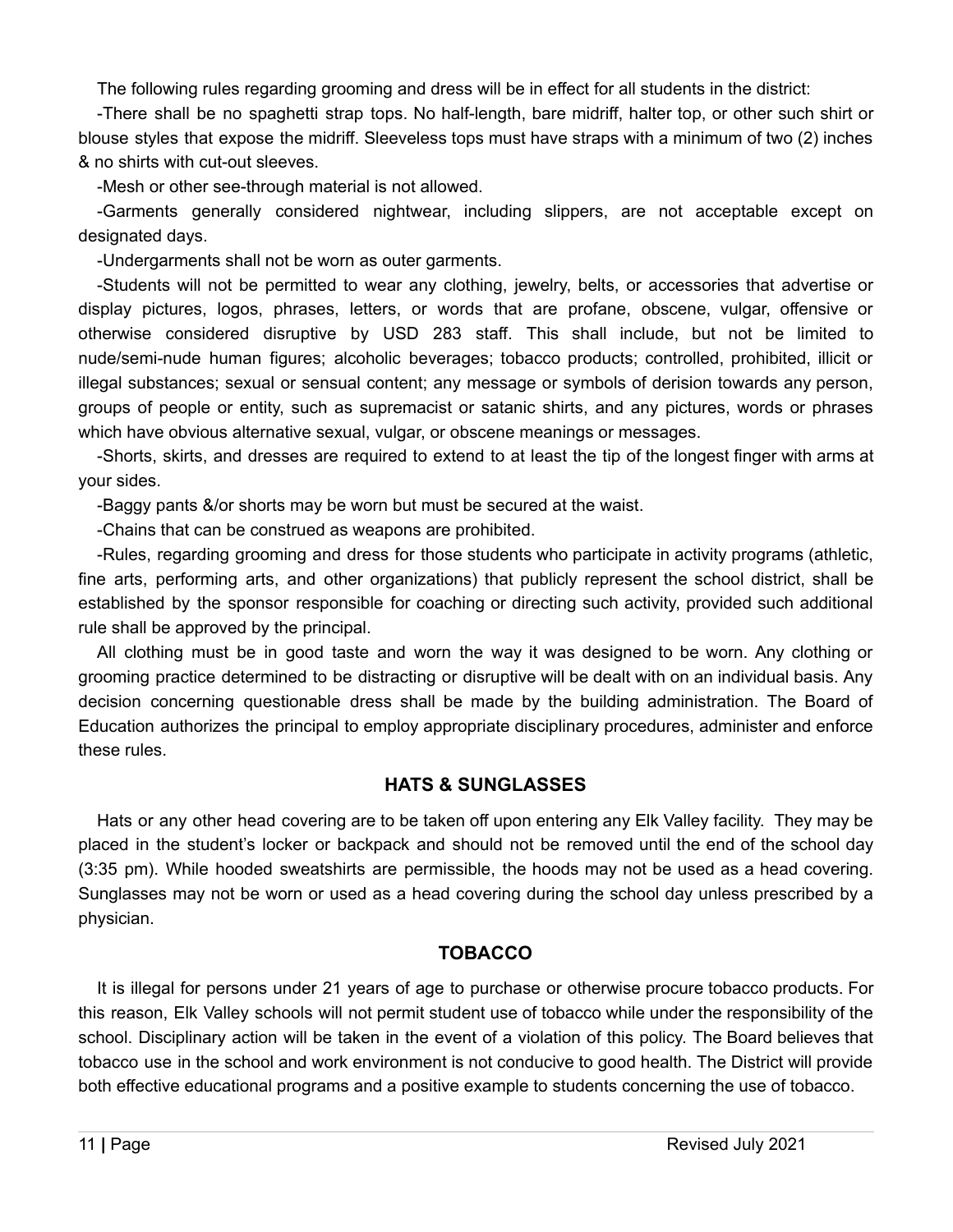Recognizing the negative impact on nonsmokers of others smoking, the Board declares all public buildings operated by the Board, and all spaces within them, to be officially designated smoke-free environments. Staff, students, and members of the public are expected to observe this restriction at all times. The use of tobacco products in any form and/or electronic cigarettes & vaping is prohibited in any school building owned or operated by the district and in school vehicles.

## **MIND-ALTERING CHEMICALS (ALCOHOL, DRUGS, INHALANTS, ETC.)**

Maintaining a drug-free school is important in establishing an appropriate learning environment for students. The possession, use, sale, or distribution of illicit drugs, non-prescribed drugs, and alcohol by students on school premises, school vehicles, or as a part of any school activity is prohibited. Students who come to school or a school activity with obvious symptoms of having recently consumed an alcoholic beverage, who are under the influence of alcohol/drugs/inhalants, or possession of alcohol/drugs/inhalants is also prohibited. As a condition of continued enrollment in the district, students shall abide by the terms of this policy. Students shall not unlawfully manufacture, distribute, dispense, possess or use illicit drugs, controlled substances or alcoholic beverages on school property, or at any school activity. This policy shall include simulated drug use.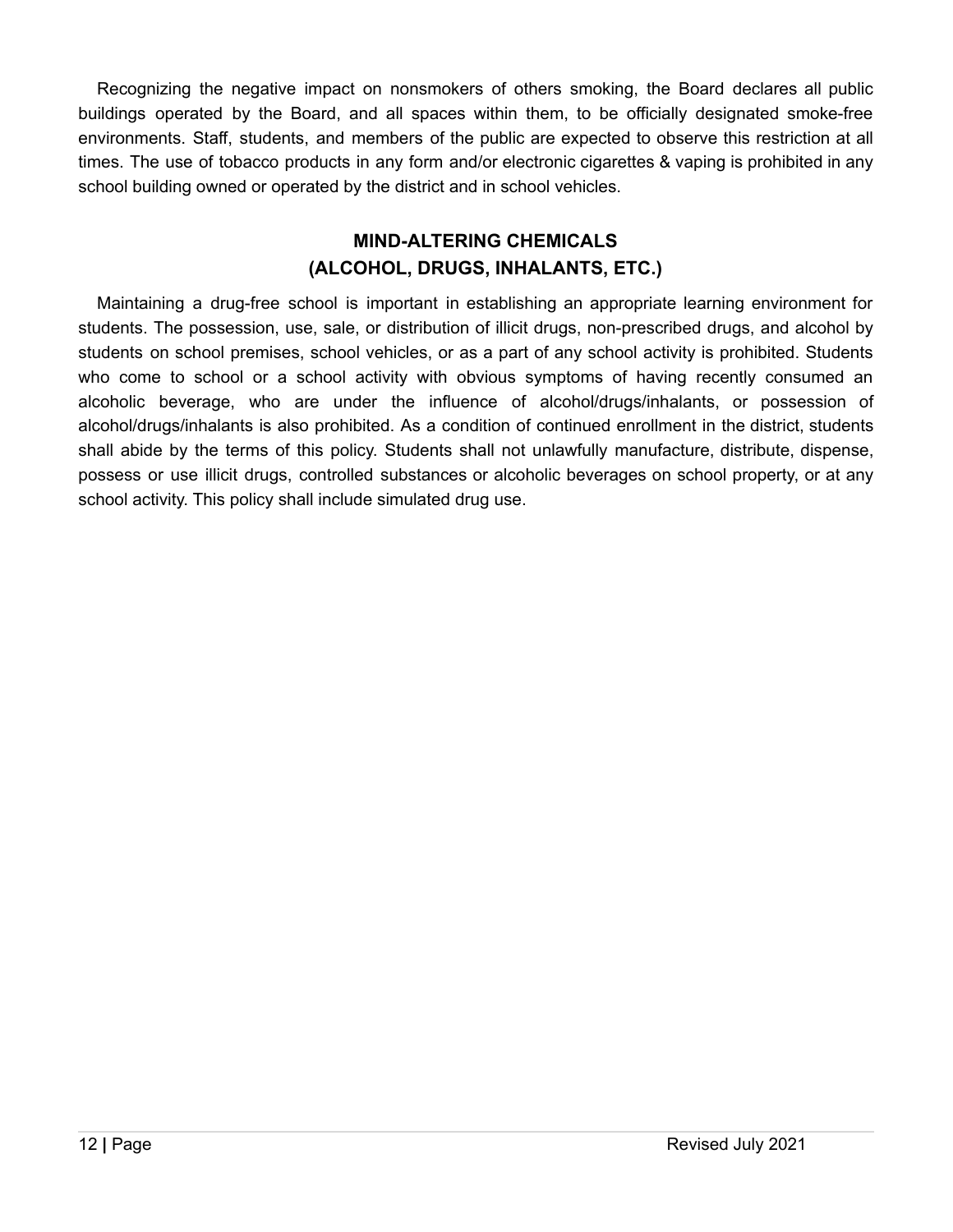#### **ATTENDANCE**

Regular school attendance is a vital and necessary factor in school achievement. USD 283 has provided facilities, equipment, materials, and teachers so that all students may be provided quality educational opportunities. Attendance is essential for all students to properly take advantage of this educational opportunity. Student attendance relates to effective teaching and learning; therefore, each enrolled student at Elk Valley is expected to attend all enrolled classes each scheduled school day during the year.

For a student to participate in or attend any school-related activity, they must have been in attendance from noon the day that the activity takes place. If the activity takes place before the end of the normal school day, the student must be in attendance at least three (3) school periods before the activity takes place. Exceptions will be handled on a case-by-case basis with administrative approval. Any student failing a course or on the ineligibility list will not be excused for activity practice until receiving a passing grade.

| <b>ATTENDANCE CODES</b> |  |
|-------------------------|--|
|-------------------------|--|

| EA/IL Excused Absence with Parent Permission due to illness<br>EA/Ad<br>Excused Absence with Administration Permission<br>EA/AP<br>Excused Absence/Appointment with doctor note<br>EA/PP<br><b>Excused with Parent Permission</b><br>IS<br>In-School Suspension<br>OS<br>Out of School Suspension<br>SA<br><b>School Activity</b><br>т<br>Tardy<br>UA/PP<br>Unexcused Absence with Parent Permission<br>UA<br>Unexcused Absence/No Contact | CV    | College Visit                                    |  |
|--------------------------------------------------------------------------------------------------------------------------------------------------------------------------------------------------------------------------------------------------------------------------------------------------------------------------------------------------------------------------------------------------------------------------------------------|-------|--------------------------------------------------|--|
|                                                                                                                                                                                                                                                                                                                                                                                                                                            |       |                                                  |  |
|                                                                                                                                                                                                                                                                                                                                                                                                                                            |       |                                                  |  |
|                                                                                                                                                                                                                                                                                                                                                                                                                                            |       |                                                  |  |
|                                                                                                                                                                                                                                                                                                                                                                                                                                            |       |                                                  |  |
|                                                                                                                                                                                                                                                                                                                                                                                                                                            |       |                                                  |  |
|                                                                                                                                                                                                                                                                                                                                                                                                                                            |       |                                                  |  |
|                                                                                                                                                                                                                                                                                                                                                                                                                                            |       |                                                  |  |
|                                                                                                                                                                                                                                                                                                                                                                                                                                            |       |                                                  |  |
|                                                                                                                                                                                                                                                                                                                                                                                                                                            |       |                                                  |  |
|                                                                                                                                                                                                                                                                                                                                                                                                                                            |       |                                                  |  |
|                                                                                                                                                                                                                                                                                                                                                                                                                                            | UA/AP | Unexcused Absence for Appointment/No doctor note |  |

## **COMPULSORY ATTENDANCE**

Truancy: A student is considered truant when a student is absent from school for all or a significant part of three (3) consecutive school days, or five (5) school days in a semester, or seven (7) school days in a school year, whichever occurs first, without a valid excuse. K.S.A. 72-113(c).

When a student is absent all or part of five (5) days during a semester, the parent/guardian will be notified by mail of the student's current attendance record.

Any time absences become a concern, a faculty member may request a parent/teacher conference, which may result in a student not participating in an activity.

#### **Valid Excused Absence**

The only excused absence from school is illness, medical appointments or bereavement. Other absences may be permitted if they are unavoidable or have some educational value. These absences must be arranged through the building principal in advance of the absence. College visits will be excused if they are arranged through the office.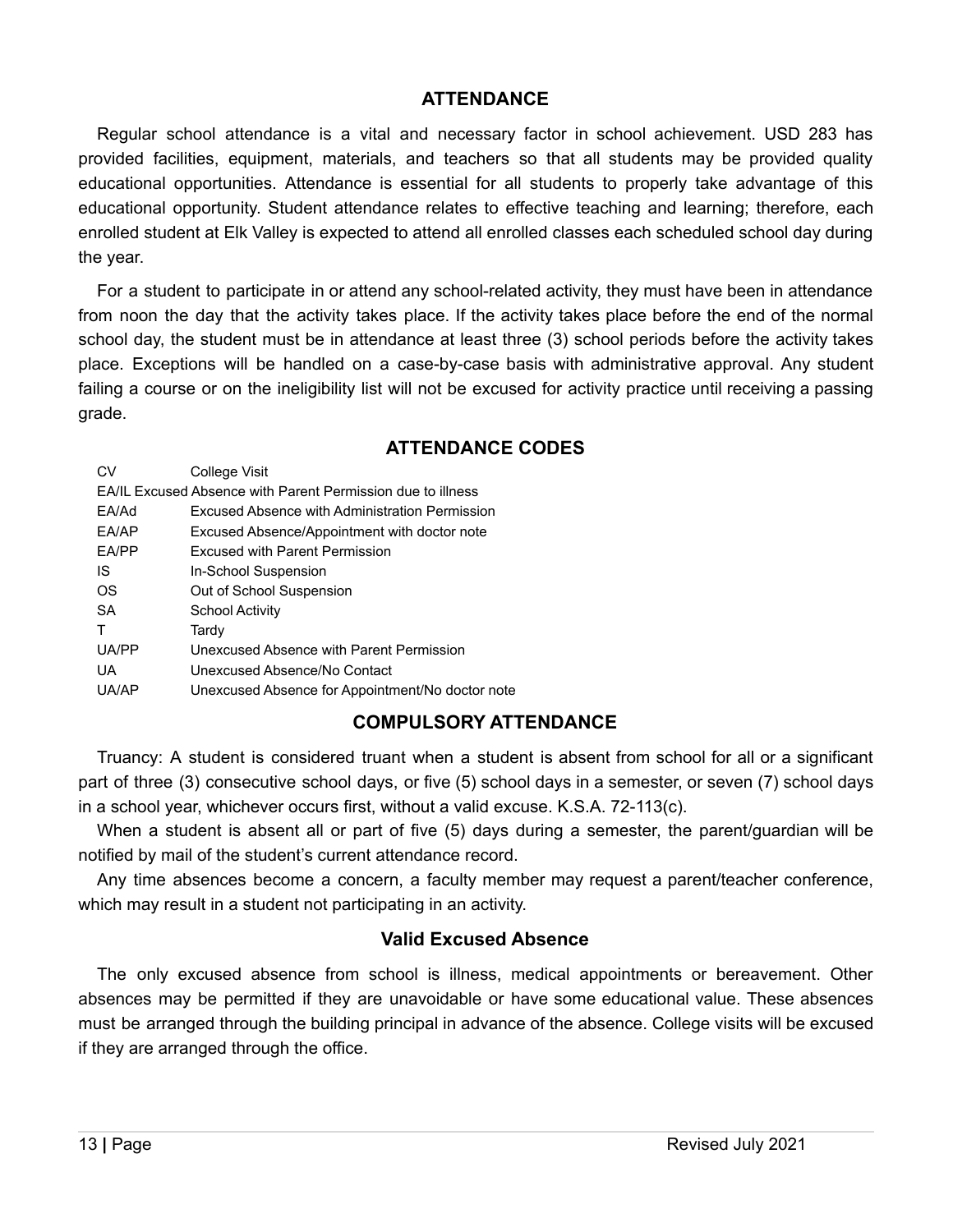#### **Unexcused Absence**

Unexcused absences will be dealt with according to state statute.

#### **Advanced Absence**

For absences other than illness, arrangements are to be made at least one (1) day in advance*.* These absences must include the approval of the parents. The final decision of whether the absence is excused or unexcused will be the schools.

#### **ADMINTS**

Parents are requested to call 642-2215 for 6-12 grades or 642-3021 for PreK-5 grades before 8:00 am each day a student is absent. Whenever a student has been absent from school or is late to school, they are to come directly to the office to sign the admit or check-in sheet. The student will then be given a pass that must be presented to their teacher. Students must have a note or phone call from parent /guardian for the absence to be excused. Attendance and daily class participation are considered to be a part of the grade.

#### **APPOINTMENTS**

Attendance in school is very important. As such, we encourage parents to try and schedule appointments with doctors & dentists when school is not in session or early/late in the day so students will miss as little school time as possible. If a student has an appointment with a doctor or dentist during the school day or if a student needs to be excused for any other valid reason, a parent or guardian will need to come to school or notify the office by note or phone call before the student will be permitted to leave. Students must sign out before leaving the school. Failure to sign out under such circumstances is considered an unexcused absence and is subject to disciplinary action.

## **MAKEUP WORK Excused or Unexcused Absence**

It is the responsibility of the student to make arrangements with teachers to secure their assignments and complete their assignments or tests that were missed due to an absence. A student will have two days for every one day missed completing assignments or tests missed. The teacher may establish a later or more reasonable deadline for the completion or request the student come in before or after school to make up the missed work whenever reasonable.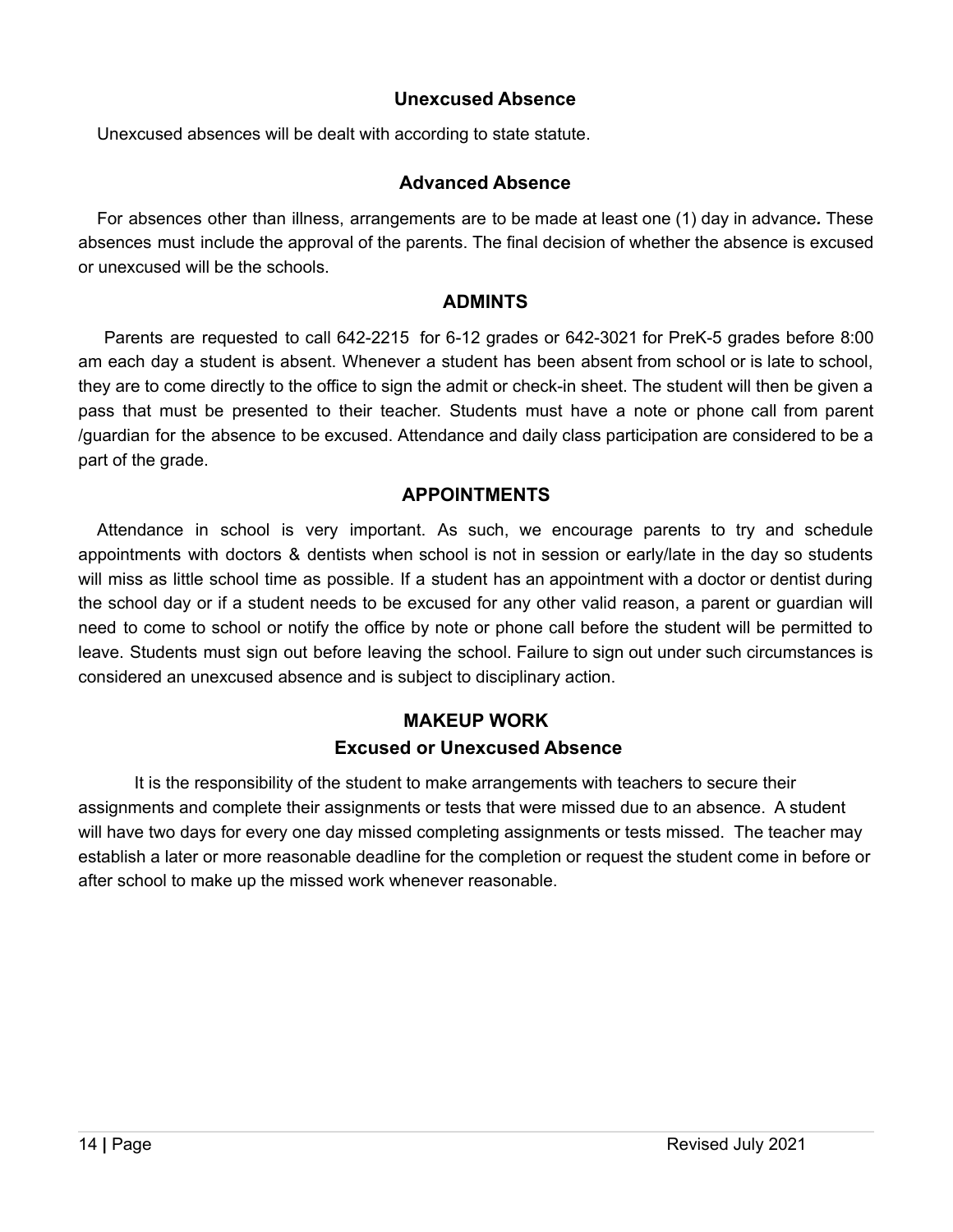#### **Tardiness**

Students are expected to arrive to every class on time with the necessary classroom materials. Students have four (4) minutes between classes. All teachers at USD 283 will maintain accurate records of students failing to come to class on time with the appropriate materials. Teachers record attendance to each class period during the school day using the PowerSchool system. Students are allowed three (3) tardies per semester. After the third tardy has been recorded, disciplinary action will be as follows:

**Fourth (4th) tardy;** Student will serve thirty minutes of Monday School

**Fifth (5th) tardy;** Student will serve forty-five minutes of Monday School

**Sixth (6th) tardy;** Student serves one (1) hour of Monday School and second parent letter issued.

**Seventh (7th) tardy;** Student serves one (1) hour of Monday School and is charged one (1) unexcused absence.

**Each tardy after the seventh (7th) tardy;** results in a one (1) hour of Monday School, and for every three tardies after the seventh (7th) tardy, the student will be charged with one (1) unexcused absence. *Unexcused absences due to tardiness will count towards Kansas truancy law.*

## **LOCKERS**

Lockers with locks built-in will be assigned to every middle school student & high school student. Lockers remain the property of the school and are subject to search by administration or designated personnel without prior notice.

#### **MEDICATION**

Elk Valley School does not furnish over-the-counter medication for students. All medication should be given to the office to administer. Any kind of over-the-counter medication for your student should be brought to the office in its original container with a signed parental release form giving Elk Valley staff permission to administer it. If it is a medication prescribed by a physician, the form must be taken to the doctor to have signed and then returned to the office with the medication.

## **FOOD/POP/CANDY**

No food or beverage, except water in a clear bottle with a closing lid, is allowed in Elk Valley classrooms without administrative permission. Students with prior approval may eat school-provided food such as second-chance breakfast, in classrooms during designated times. The only school-approved and administration-approved organizations are permitted to sell any products on campus.

## **SUBSTITUTES**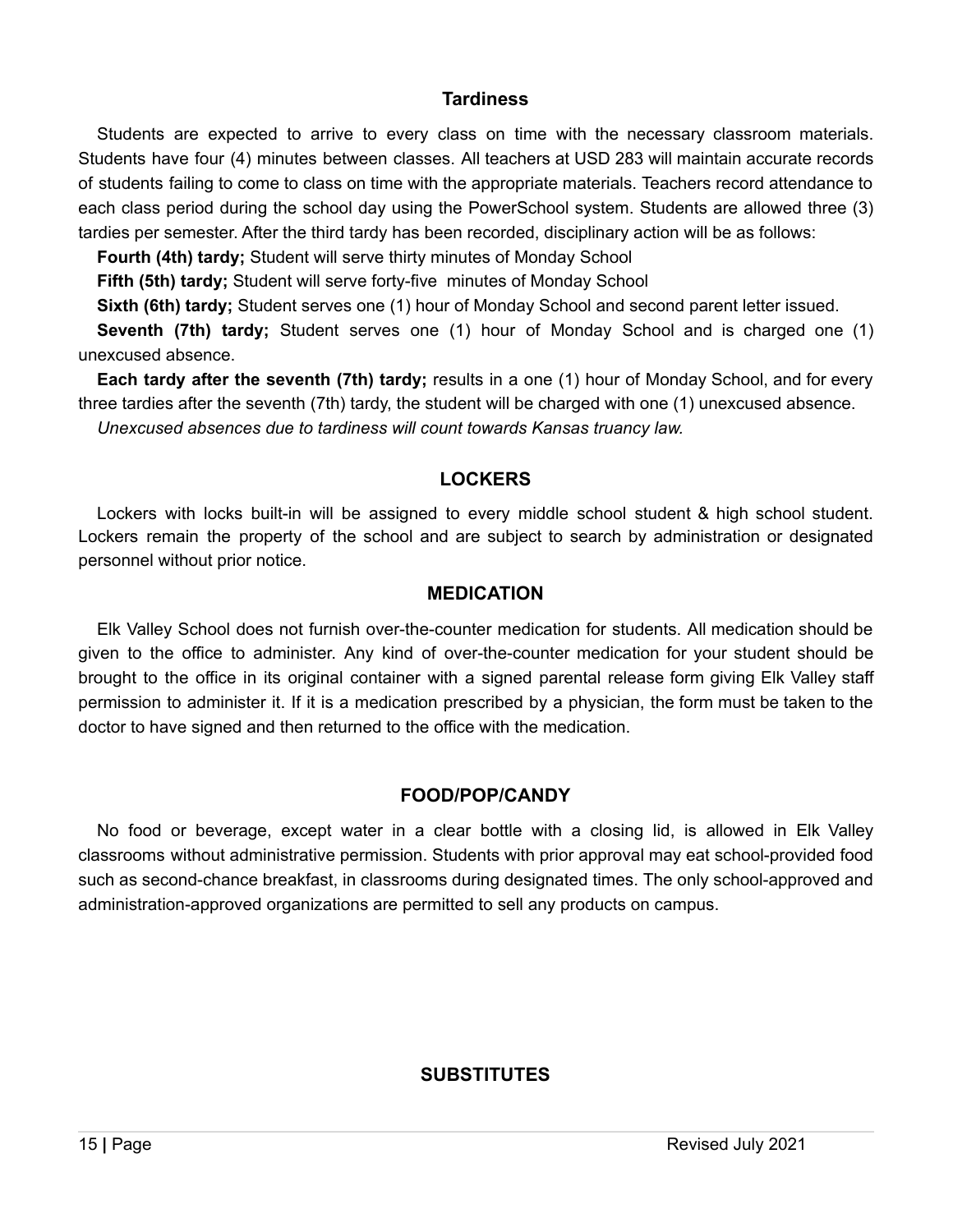A student's relationship with substitutes is critical to their success and to the orderly operation of the school. Communication between teachers and substitutes is difficult and therefore at times unclear. Whether or not the substitute teaches the class the same way the teacher does is an issue between the teacher and the substitute – not the student. Students are expected to follow the instructions of the substitute and abide by the rules of the substitute.

#### **ASSEMBLY & CONCERT BEHAVIOR**

Elk Valley students are expected to conduct themselves in a courteous and respectful manner. Students are expected to enter the assembly room quietly and remain seated. Give attention immediately to the program. Respond with clapping & laughter, etc. at appropriate times. Leave the assembly when dismissed in an orderly manner.

## **ELECTRONIC EQUIPMENT/TOYS**

Use of electronic equipment that is not required for the completion of schoolwork is prohibited during the school day but may be used before school and during lunch. Examples of prohibited equipment: radio, CD player, I-Pod, Walkman, watchman, Gameboy, cellular phone and pagers. Electronic equipment may not be used any other time or be displayed openly.

#### **WEAPONS**

Any device, object, or substance that, in fact, or under the circumstances & manner in which it is used, can reasonably be considered sufficient to cause serious property damage or bodily harm will be considered a weapon. Guns, knives, destructive devices or any facsimile of a weapon are not allowed at school, on school property or school activities. Violation of this rule could result in confiscation of the weapon & legal action against the student. Possession of a firearm or destructive device shall result in expulsion from school for a period of one year. If any weapon is used to threaten or intimidate a student or staff member, a long term suspension will result. Should a weapon be used to attack a student or staff member, expulsion will result. When warranted, it will be referred to law enforcement.

## **DISRUPTION OF SCHOOL**

A student shall not, by use of violence, force, threat, intimidation, fear, passive resistance or any other conduct, intentionally cause the disruption of any mission or function of the school. Students shall not urge other students to engage in such conduct. A student shall comply with direction of administration, teachers and other school personnel during any period of time when under the authority of school personnel. Students not enrolled in USD 283 are not allowed on campus during the school day.

## **INAPPROPRIATE (OBSCENE/PROFANE) LANGUAGE**

Definition: conduct or behavior offensive to accepted school standards of decency or modesty; using or displaying abusive, vulgar, or degrading language or actions.

## **VANDALISM & PROPERTY DAMAGE**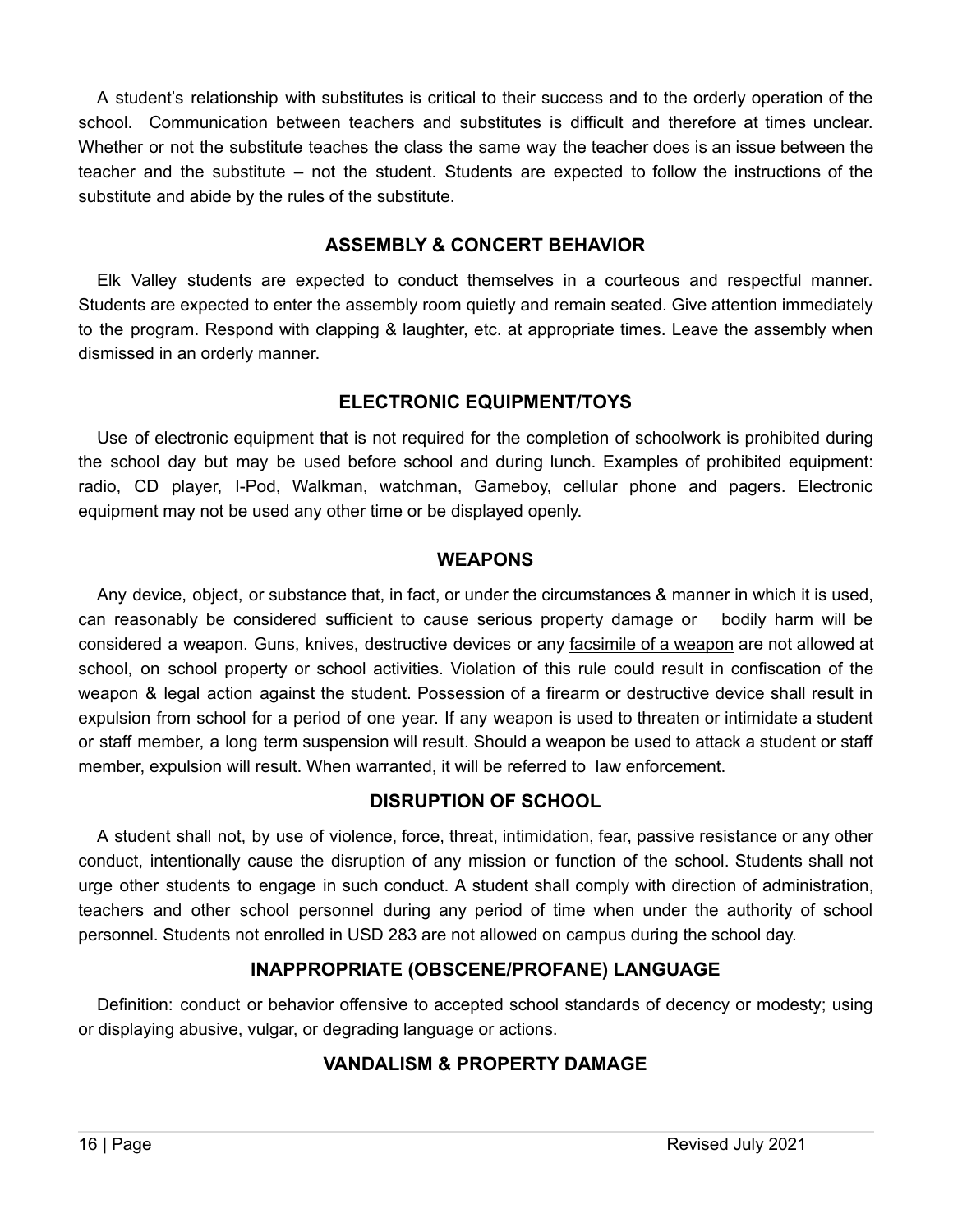Our school buildings & equipment cost the taxpayers to construct, purchase and maintain. Students who destroy or vandalize school property will be required to pay for losses or damages. If students willfully destroy school property, suspension & subsequent expulsion may be necessary. If a student should happen to damage something by accident, they should report it to a teacher or the office immediately. Willful destruction of student, staff or school property will result in payment for or replacement of property and suspension and/or additional discipline. It will be reported to law enforcement if warranted.

#### **COMPUTER SYSTEMS / EMAIL**

Students shall have no expectation of privacy when using district e-mail or computer systems. E-mail messages shall be used only for approved educational purposes. Students must use appropriate language in all messages. Students are expected to follow guidelines approved by teachers or the administration when using district computer e-mail or computer systems.

Any email or computer application or information in district computers or computer systems is subject to monitoring by the staff and/or administration. The school retains the right to duplicate any information created by students in a computer system or on any individual computer. Students who violate these rules, or any other classroom rules relating to computer use are subject to disciplinary action up to and including suspension from school. All Students will be required to sign an acceptable use agreement to have access to the school district's internet.

#### **AUTOMOBILES**

Automobiles will be parked upon arriving at school and will remain parked until school is dismissed. Students' automobiles will be parked on the west side of the high school in the parking lot. Visitor parking will be designated in front of the Elk Valley High School building. Only teachers & staff may park their automobiles on the south side of the high school and the north side of the gym. Students are cautioned to become familiar with traffic laws in Longton City. Elk Valley High School will require that students keep within a 10 mile per hour speed limit one block east, west, north, and south of the 7th and Delaware intersection. Students are not allowed to loiter in or around automobiles during the school day.

## **ELK VALLEY ACTIVITIES TRAVEL POLICY**

Students must ride to and from events in school provided transportation. As representatives of the school, the staff sponsor has the responsibility for the well-being of each member of the group. All requests for exceptions should be made prior to the event with the coach or sponsor in charge. This includes moving a vehicle to another location for the purpose of having convenient transportation upon the return trip. In this case, the student will be required to follow the bus and only the student involved will be allowed to be in the car. In the case of emergency or unforeseeable circumstances, occurring after the event has started, contact the sponsor to request an exemption from this policy. The parent or legal guardian may always have their student released to them by the sponsor or coach.

## **TELEPHONE USE**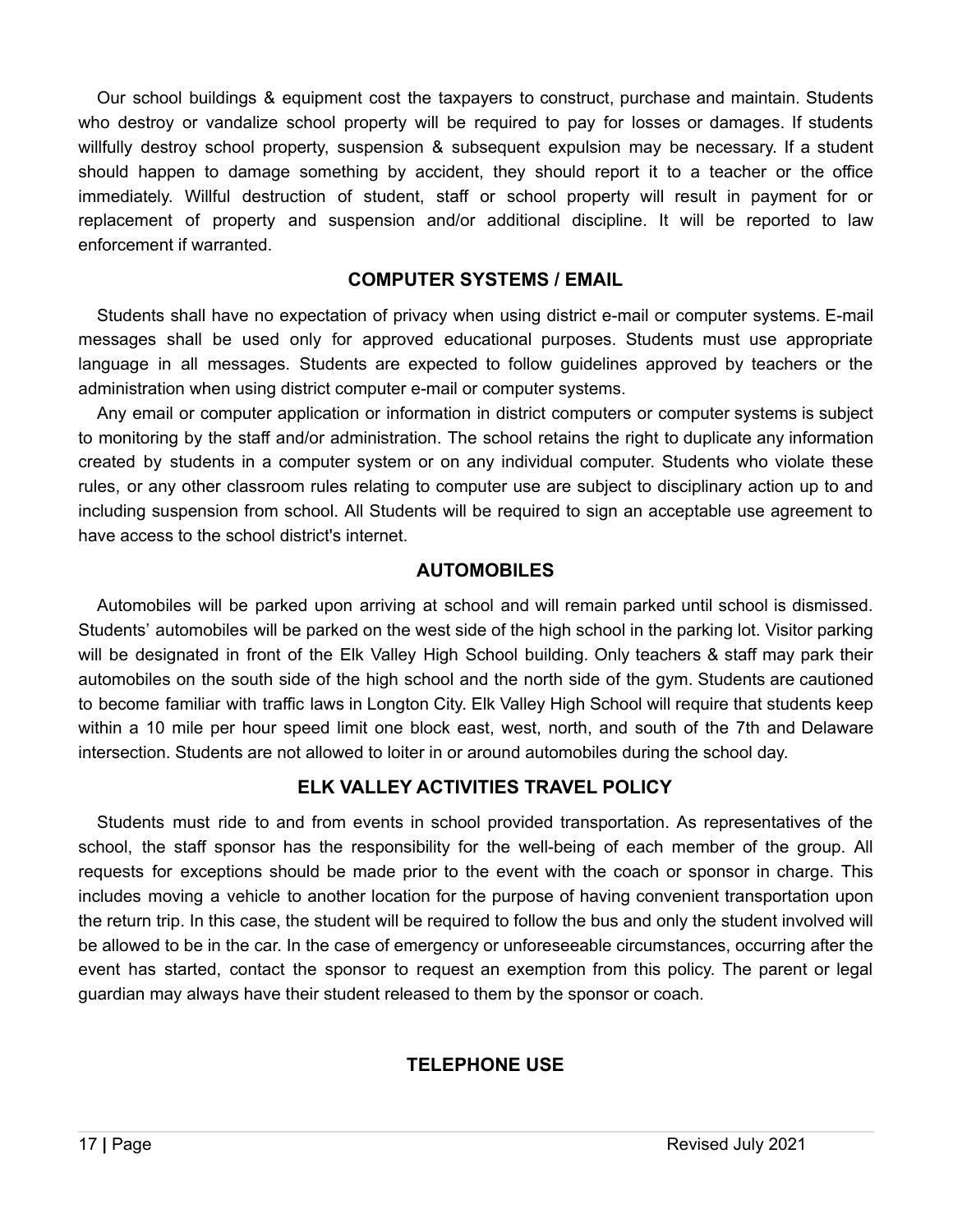Our school phone is a business phone. Please handle all pick-up or other arrangements with your student before they come to school. Please do not call the school office and ask for a message to be relayed to a student unless it is of extreme importance. Office personnel must approve all outgoing calls. Students receiving incoming calls will not be taken out of class except in an emergency.

#### **MAKE-UP WORK**

Make-up and acceptance of late assignments are dependent upon the type of absence. Since the classroom experience and teacher/student interaction cannot be "made up", students can expect additional learning experience to be assigned. Students will receive one (1) additional day to make-up class work missed for each day of an excused absence that is essential for the acquisition of knowledge and skills required by the course outcomes. It is obvious that if instruction is taking place in the classroom, that learning and grades will suffer from non-attendance. Work handed in after an unexcused absence will receive no credit. Students are responsible for providing appropriate documentation to the office and teacher excusing the absence if they wish to receive credit for late work.

#### **REPORT CARDS/CONFERENCES**

Report cards are issued at the end of each quarter during scheduled quarterly parent teacher conferences. Parents need to attend these conferences to receive report cards and talk with teachers. Additional conferences may be requested at any time by written request.

#### **PEP RALLIES**

Unless otherwise notified, pep rallies will be scheduled during the last 30 minutes of the school day.

## **LEAVING SCHOOL GROUNDS**

After arriving at school, students are the responsibility of the school personnel. The school district is liable for the protection and supervision of students during that time. In order to keep this obligation of responsibility, the school must require students to remain on the school grounds unless given permission to leave by the Principal or Superintendent. Acceptable reasons for leaving school grounds during the school day would be scheduled appointments or unforeseen emergencies. All other cases will need administrative approval.

Students may leave the Building when the following requirements have been met:

1. Provided a note signed by parent/s or legal guardian/s.

2. Have a parent or legal guardian contact the high school office.

3. Sign out in the high school office and back in when you return.

No one but the parent or legal guardian has the authority to remove them from a scheduled school day.

## **PUBLIC DISPLAYS OF AFFECTION**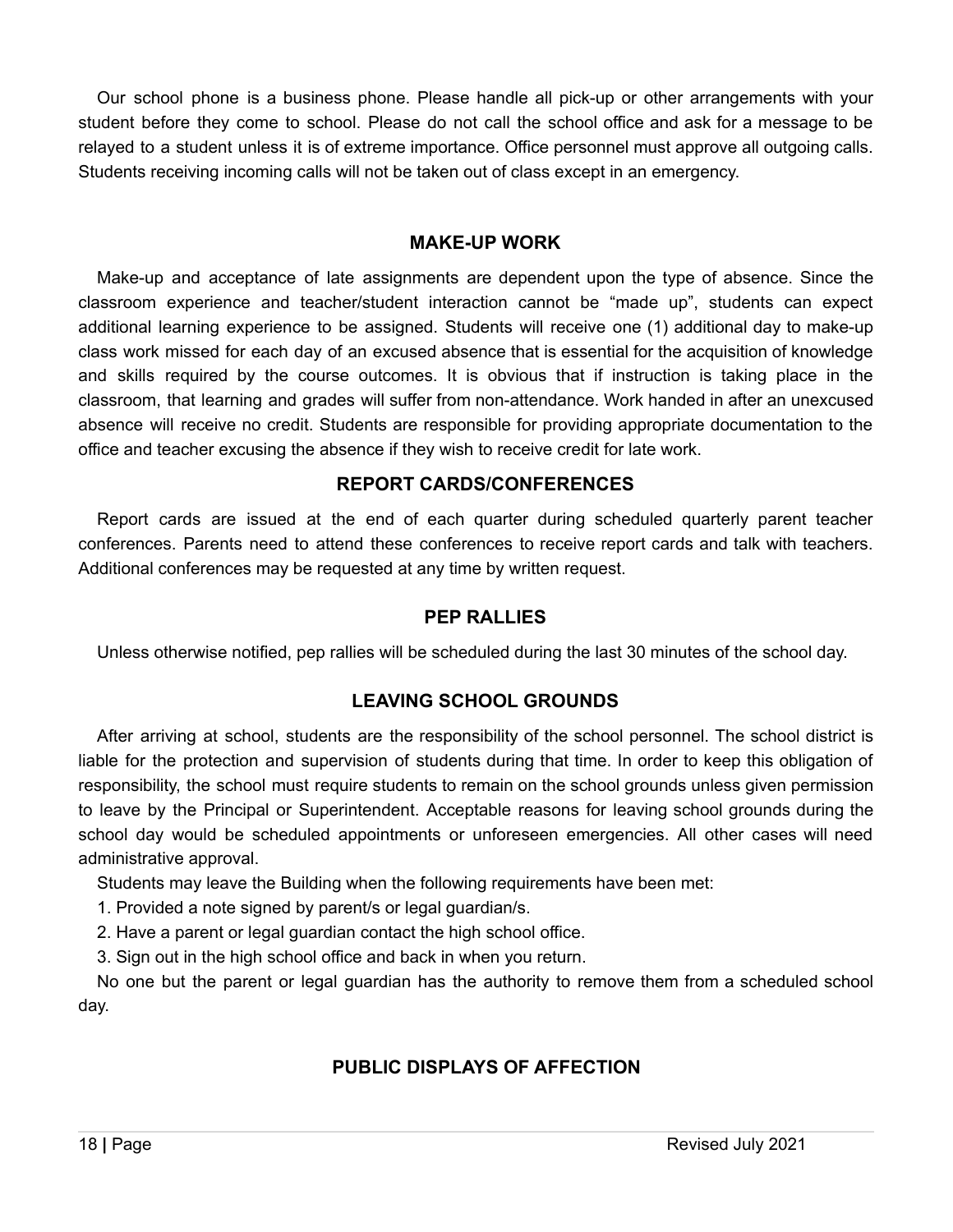Students are expected to conduct themselves in accordance with the rules of acceptable social etiquette at all times. Inappropriate displays of affection are not socially acceptable such as, kissing, sitting on laps, vulgar dancing etc. Such conduct may result in disciplinary action.

#### **PHYSICALS**

Students will not be allowed to check out athletic equipment or participate in practice sessions until they have a signed physical on file with the athletic director.

#### **FUNDRAISING ACTIVITIES**

Listed are the fund-raising activities assigned to each class and the number of additional activities each class may undertake. The additional fund raising activities must be approved by the group sponsors and the office prior to being scheduled**. All fundraising activities must have prior written approval from administration and scheduled with the district office on the master calendar.**

Senior Fund Raising Projects: Magazine sales, fair stand, additional activities for funding Senior trip (only two (2) school days allowed to be missed for the trip)

Junior Fundraising Projects: Activities as needed for funding Prom

Sophomore Fund Raising Projects: 1 activity

Freshman Fund Raising Projects: 1 activity

## **HOMECOMING ACTIVITIES**

The selection of Homecoming Royaltycandidates[SB23] for football and basketball will be made by the Junior & Senior classes. The votes for Royalty nominations will be counted by the Student Council sponsor and at least two (2) other faculty/staff members. Those who are involved in any Elk Valley Club (band, FCCLA, ex.) or play on a sports team are eligible to be nominated for Homecoming Royalty. Students will only be able to stand up for one Homecoming ceremony a year (this gives more students the opportunity to participate), so if you get up for Football Homecoming you will not be eligible for Basketball Homecoming. However, you will be able to get up next year. If you were selected/won Homecoming Royalty you will not be eligible to get up again, even if you won your junior year and you are now a senior (this again gives more students the opportunity to participate). The High School student body will then vote on the three (3) candidates with the top two candidates being named Homecoming Royalty. After the high school student body has voted for their Homecoming Royalty; those votes will be counted by the Student Council sponsor and at least two (2) other faculty/staff members. If there isn't a football team, volleyball team or a basketball team we will still have Homecoming. Alumni are welcome and encouraged to attend Homecoming activities and dances. Dates for Homecoming, Prom and all other dances must be high school students or under 21 years of age and receive prior approval from Elk Valley Administration.

## **RIDING SCHOOL BUS**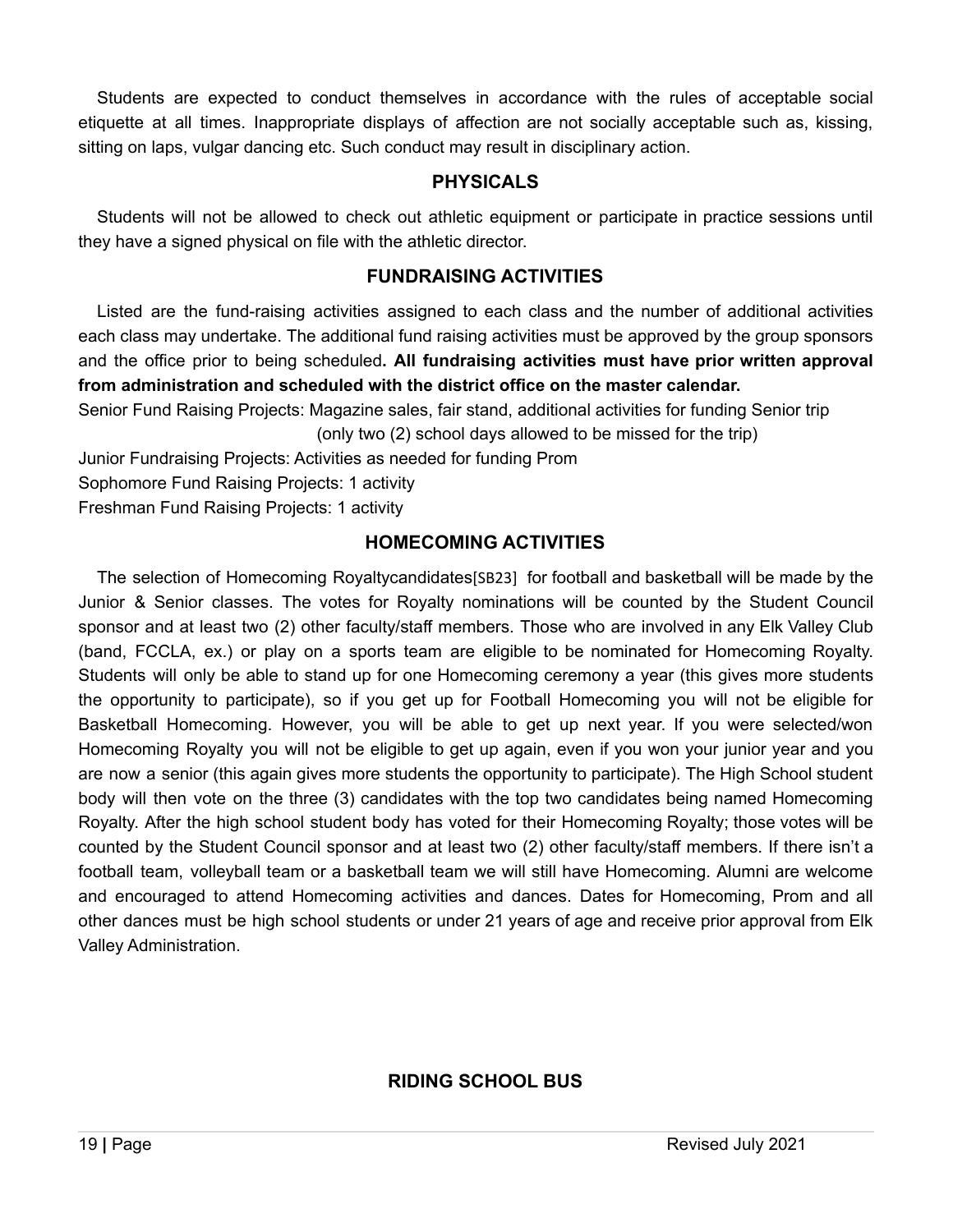Students have the privilege of riding school buses. With this privilege come certain expectations of the students. Students are expected to behave in a responsible manner to ensure the safe transportation of students at all times. This includes following orders as directed by the driver and/or sponsor. Such misbehavior as standing up while the bus is moving, disturbing other students, being loud, vandalizing the bus, etc., will not be tolerated. Observe the same conduct as in the classroom. Be courteous; use no profane language. Keep the bus clean. Cooperate with the driver. Stay in your seat. Keep head, hands and feet inside the bus at all times. Misbehavior on the school bus will result in disciplinary action and possible suspension or revocation of bus privileges.

#### **CLOSED LUNCH**

Students are not permitted to leave the school grounds to go home or to a business establishment to purchase their lunches or have commercial lunches brought to them. Students are not to be in cars either on school grounds or parked in the neighborhood during the lunch period. All students are expected to pick up after themselves in the lunchroom. Since classes are in session during the lunch periods, students are not permitted in the halls.

#### **HALL PASSES**

Students in the hall during class time regulation hall pass or a signed note from a teacher including date, time and destination. All teachers have the authority to correct any student they see misbehaving.

## **HALL CONDUCT**

- 1. Walk do not run inside the building.
- 2. Use a conversational tone of voice in the halls.
- 3. Avoid blocking the halls and doorways when you wish to stop and talk.
- 4. Pick up papers in the hall and use the wastebaskets when throwing things away.
- 5. No horseplay.

## **CLASS PARTIES**

Class parties are to be approved by the Class Sponsors and the office prior to being scheduled. School class parties are limited to one (1) per semester.

Class party travel distance, total accumulative miles are:

Grades 7 and 8 **–** 100 miles

Grades 9 and 10 – 150 miles

Grades 11 and 12 **–** 200 miles

(Grade 12 approved senior trip; only 2 school days allowed to be missed)

## **ACTIVITY PARTICIPATION OF EARLY GRADUATES** *(Graduates with less than 8 semesters)*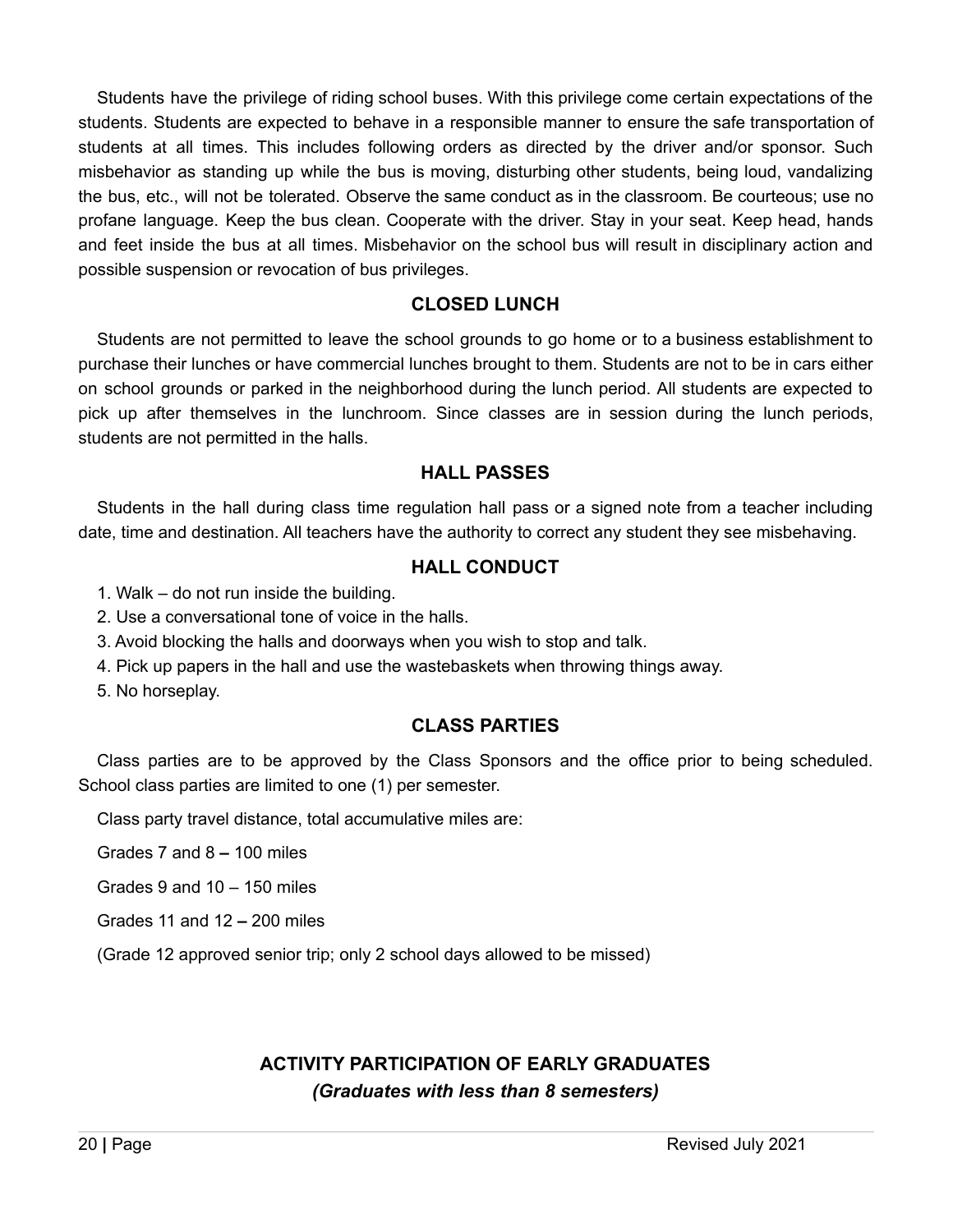Students having acquired permission to graduate prior to completion of four (4) years of high school attendance shall be eligible to participate in commencement exercises with the respective graduating class. Early graduates are not eligible for valedictorian or salutatorian honors or senior trip.

## **PART-TIME STUDENTS DUE TO HARDSHIP**

From time to time, extreme situations may arise whereby a student may be permitted to attend school part-time. Such a request will be considered by the Board of Education, and each case determined on the merit of the circumstances surrounding the student's hardship. Part-time students are those who attend school four (4) hours or less a day

## **PART-TIME STUDENTS DUE TO HARDSHIP ELIGIBILITY FOR CLASS HONORS**

The Board of education recognizes that a disparity exists in academic achievement in comparison of the student carrying only a few courses and the student carrying a full load of courses. Therefore, part-time students will not be considered eligible for class honors such as valedictorian **–** salutatorian awards.

## **DRUG FREE SCHOOLS/WORKPLACE**

## **JDDA - DRUG FREE SCHOOLS**

Maintaining drug free schools is important in establishing an appropriate learning environment for the district's students. The unlawful possession, use, or distribution of illicit drugs and alcohol by students on school premises or as a part of any school activity is prohibited.

## **JDDA-R - DRUG FREE SCHOOLS**

Student Conduct: As a condition of continued enrollment in the district, students shall abide by the terms of this policy. Students shall not unlawfully manufacture, distribute, dispense, possess or use illicit drugs, controlled substances or alcoholic beverages on school district property, or any school activity. Any student violating the terms of this policy will be reported to the appropriate law enforcement officials, and will be subject to the following sanctions:

1. First Offense. A first time violator shall be subject to the following sanctions:

- a. A punishment up to and including short-term suspension;
- b. Suspension from all student activities for a period of not less than one month.
- 2. Second Offense. A second time violator shall be subject to the following sanctions:
- a. A punishment up to and including long-term suspension;
- b. Suspension from all student activities for a period of not less than one semester or four months.

c. A student placed on long term suspension under this policy may be readmitted on a probationary status if the student agrees to complete a drug and alcohol rehabilitation program. (Name(s) of acceptable programs are on file with the board clerk.)

3. Third and Subsequent Offenses. A student who violates the terms of this policy for the third time, and any subsequent violations, shall be subject to the following sanctions:

a. A punishment up to and including expulsion from school for the remainder of the school year;

b. Suspension from participation and attendance at all school activities for the year.